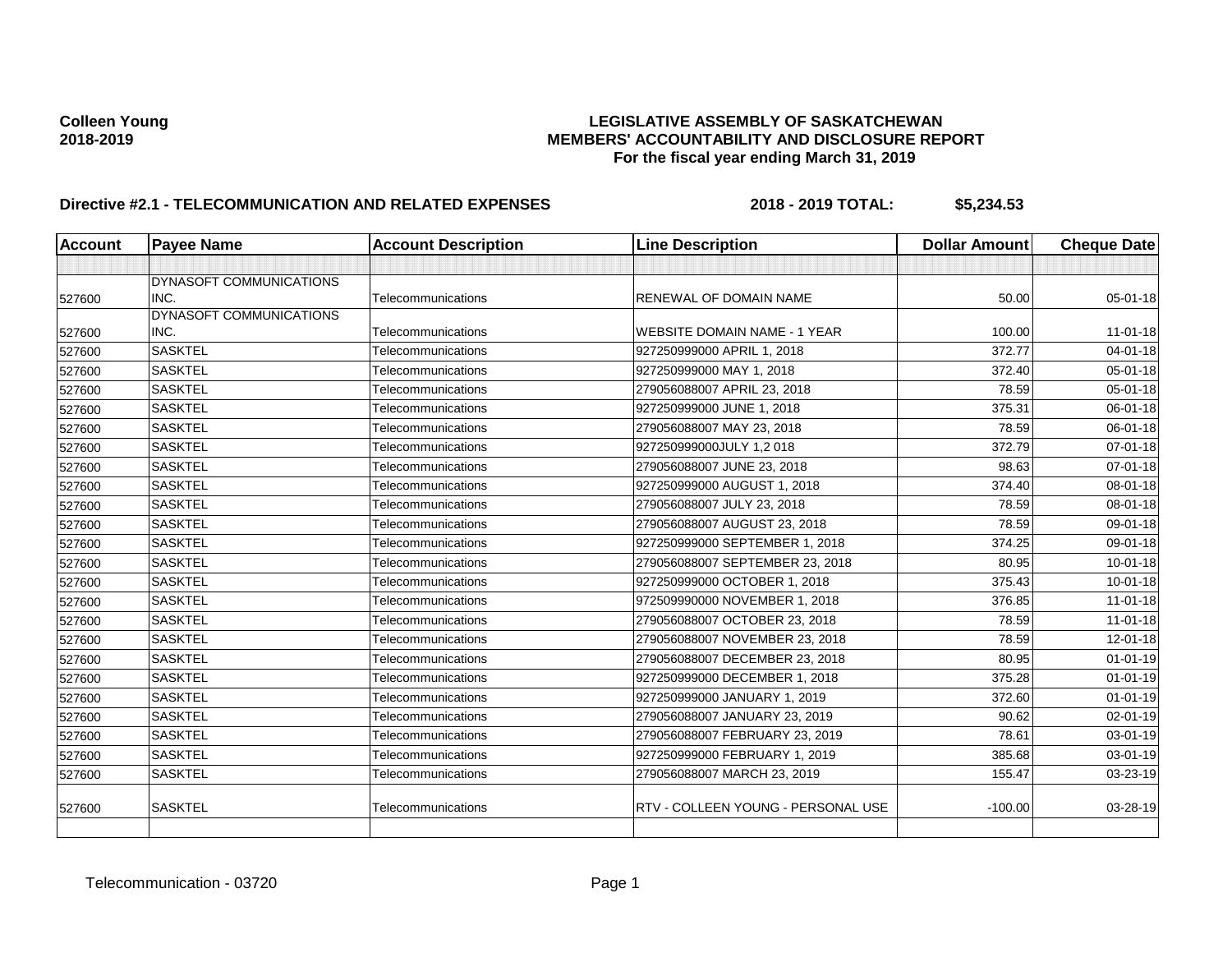| <b>Account</b> | Payee Name | <b>Account Description</b> | <b>Line Description</b> | <b>Dollar Amount</b> | <b>Cheque Date</b> |
|----------------|------------|----------------------------|-------------------------|----------------------|--------------------|
|                |            |                            |                         |                      |                    |
|                |            |                            |                         |                      |                    |
|                |            |                            |                         |                      |                    |
|                |            |                            |                         |                      |                    |
|                |            |                            |                         |                      |                    |
|                |            |                            |                         |                      |                    |
|                |            |                            |                         |                      |                    |
|                |            |                            |                         |                      |                    |
|                |            |                            |                         |                      |                    |
|                |            |                            |                         |                      |                    |
|                |            |                            |                         |                      |                    |
|                |            |                            |                         |                      |                    |
|                |            |                            |                         |                      |                    |
|                |            |                            |                         |                      |                    |
|                |            |                            |                         |                      |                    |
|                |            |                            |                         |                      |                    |
|                |            |                            |                         |                      |                    |
|                |            |                            |                         |                      |                    |
|                |            |                            |                         |                      |                    |
|                |            |                            |                         |                      |                    |
|                |            |                            |                         |                      |                    |
|                |            |                            |                         |                      |                    |
|                |            |                            |                         |                      |                    |
|                |            |                            |                         |                      |                    |
|                |            |                            |                         |                      |                    |
|                |            |                            |                         |                      |                    |
|                |            |                            |                         |                      |                    |
|                |            |                            |                         |                      |                    |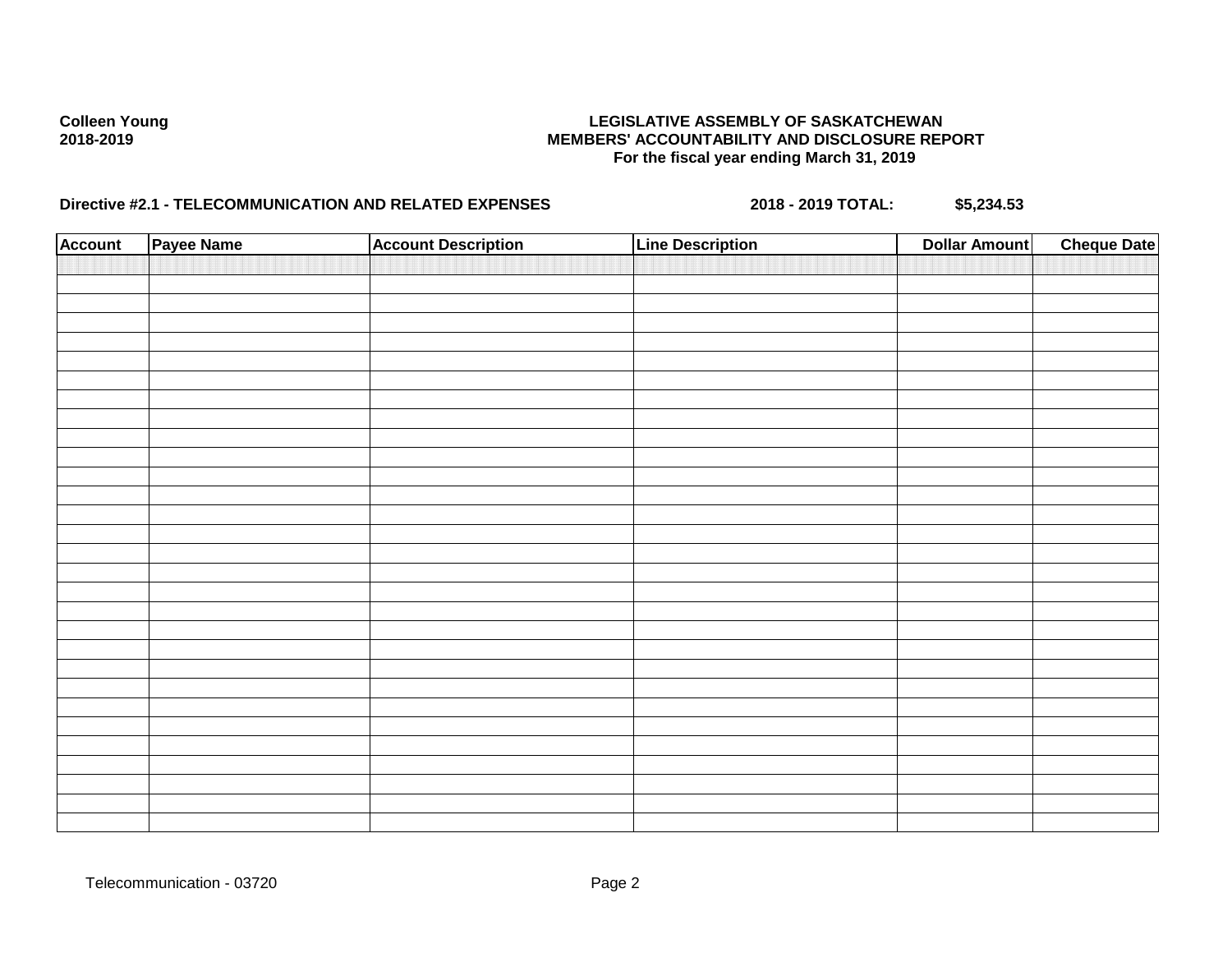| <b>Account</b> | Payee Name | <b>Account Description</b> | <b>Line Description</b> | <b>Dollar Amount</b> | <b>Cheque Date</b> |
|----------------|------------|----------------------------|-------------------------|----------------------|--------------------|
|                |            |                            |                         |                      |                    |
|                |            |                            |                         |                      |                    |
|                |            |                            |                         |                      |                    |
|                |            |                            |                         |                      |                    |
|                |            |                            |                         |                      |                    |
|                |            |                            |                         |                      |                    |
|                |            |                            |                         |                      |                    |
|                |            |                            |                         |                      |                    |
|                |            |                            |                         |                      |                    |
|                |            |                            |                         |                      |                    |
|                |            |                            |                         |                      |                    |
|                |            |                            |                         |                      |                    |
|                |            |                            |                         |                      |                    |
|                |            |                            |                         |                      |                    |
|                |            |                            |                         |                      |                    |
|                |            |                            |                         |                      |                    |
|                |            |                            |                         |                      |                    |
|                |            |                            |                         |                      |                    |
|                |            |                            |                         |                      |                    |
|                |            |                            |                         |                      |                    |
|                |            |                            |                         |                      |                    |
|                |            |                            |                         |                      |                    |
|                |            |                            |                         |                      |                    |
|                |            |                            |                         |                      |                    |
|                |            |                            |                         |                      |                    |
|                |            |                            |                         |                      |                    |
|                |            |                            |                         |                      |                    |
|                |            |                            |                         |                      |                    |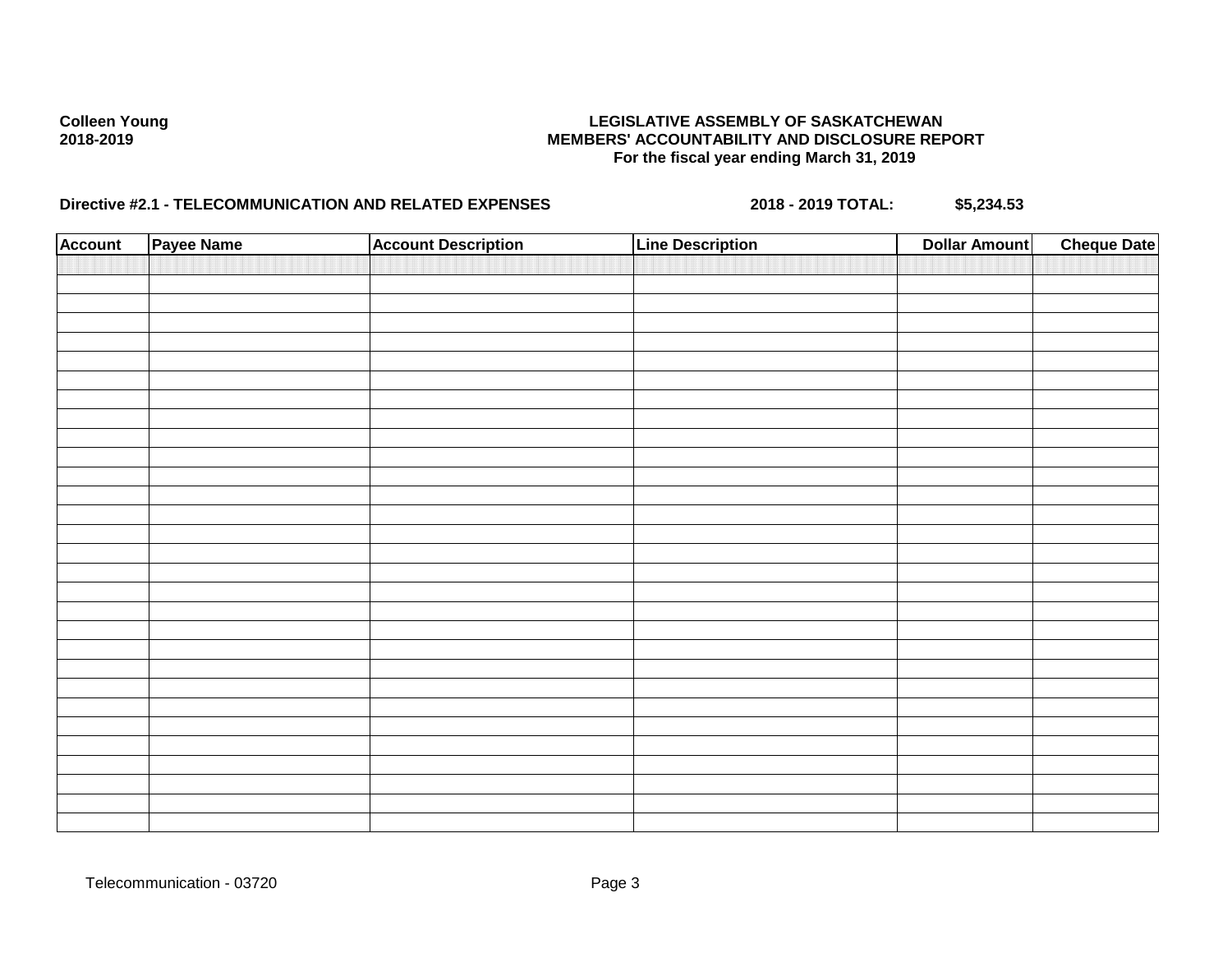| <b>Account</b> | Payee Name | <b>Account Description</b> | <b>Line Description</b> | <b>Dollar Amount</b> | <b>Cheque Date</b> |
|----------------|------------|----------------------------|-------------------------|----------------------|--------------------|
|                |            |                            |                         |                      |                    |
|                |            |                            |                         |                      |                    |
|                |            |                            |                         |                      |                    |
|                |            |                            |                         |                      |                    |
|                |            |                            |                         |                      |                    |
|                |            |                            |                         |                      |                    |
|                |            |                            |                         |                      |                    |
|                |            |                            |                         |                      |                    |
|                |            |                            |                         |                      |                    |
|                |            |                            |                         |                      |                    |
|                |            |                            |                         |                      |                    |
|                |            |                            |                         |                      |                    |
|                |            |                            |                         |                      |                    |
|                |            |                            |                         |                      |                    |
|                |            |                            |                         |                      |                    |
|                |            |                            |                         |                      |                    |
|                |            |                            |                         |                      |                    |
|                |            |                            |                         |                      |                    |
|                |            |                            |                         |                      |                    |
|                |            |                            |                         |                      |                    |
|                |            |                            |                         |                      |                    |
|                |            |                            |                         |                      |                    |
|                |            |                            |                         |                      |                    |
|                |            |                            |                         |                      |                    |
|                |            |                            |                         |                      |                    |
|                |            |                            |                         |                      |                    |
|                |            |                            |                         |                      |                    |
|                |            |                            |                         |                      |                    |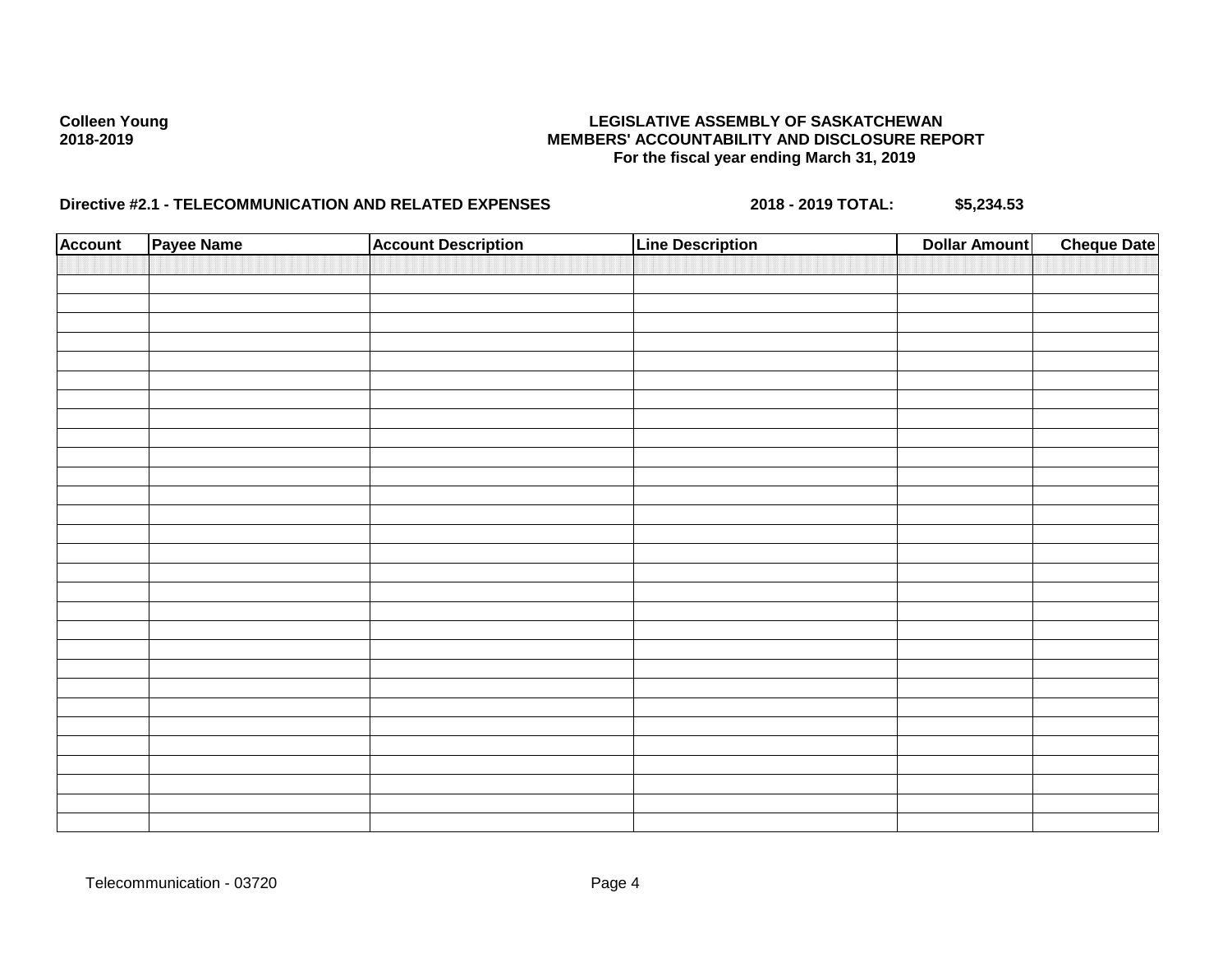| <b>Account</b> | <b>Payee Name</b> | <b>Account Description</b> | <b>Line Description</b> | Dollar Amount | <b>Cheque Date</b> |
|----------------|-------------------|----------------------------|-------------------------|---------------|--------------------|
|                |                   |                            |                         |               |                    |
|                |                   |                            |                         |               |                    |
|                |                   |                            |                         |               |                    |
|                |                   |                            |                         |               |                    |
|                |                   |                            |                         |               |                    |
|                |                   |                            |                         |               |                    |
|                |                   |                            |                         |               |                    |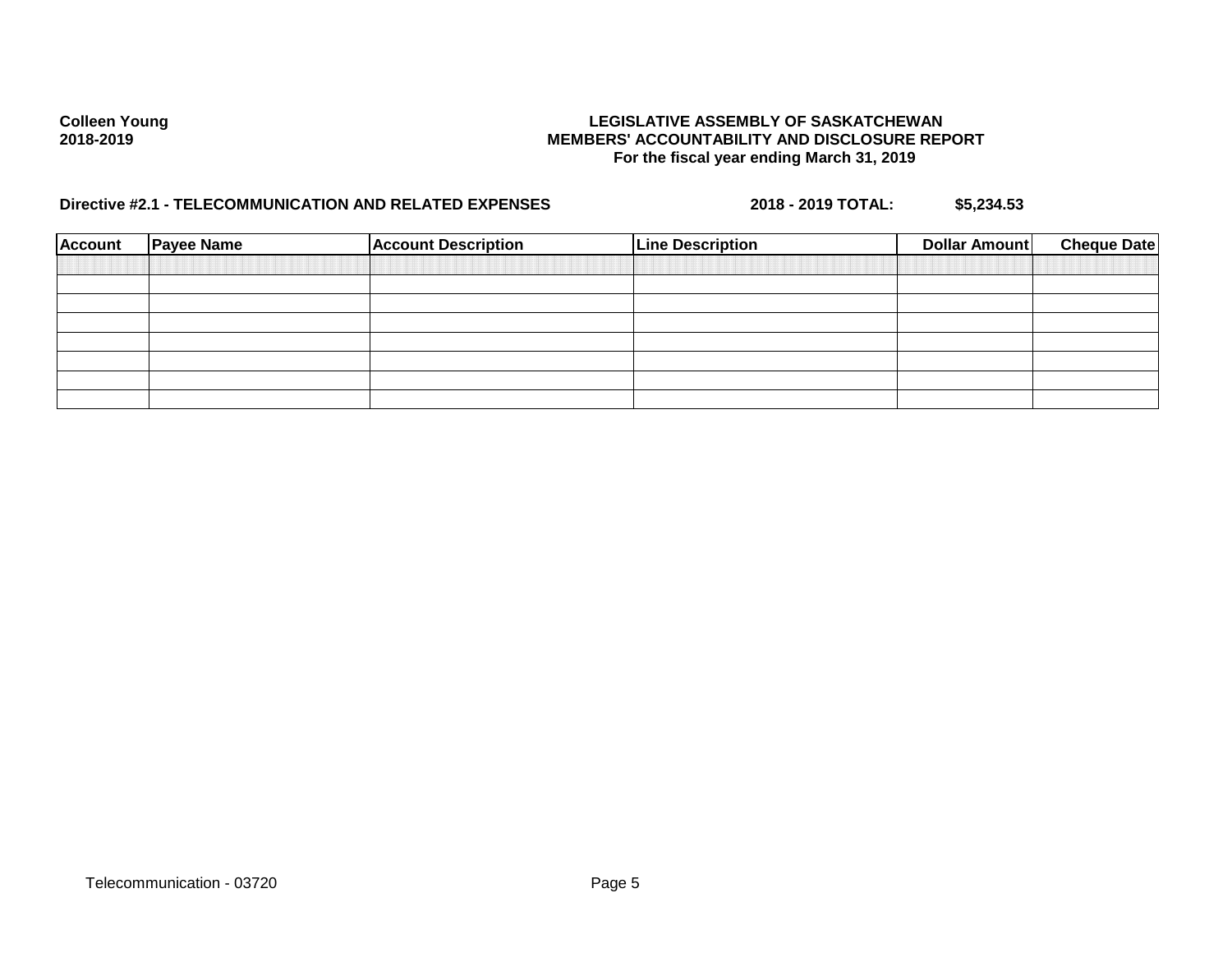## **LEGISLATIVE ASSEMBLY OF SASKATCHEWAN MEMBERS' ACCOUNTABILITY AND DISCLOSURE REPORT For the fiscal year ending March 31, 2019**

| <b>Account</b> | <b>Payee Name</b> | <b>Account Description</b>  | <b>Line Description</b>                            | <b>Dollar Amount</b> | <b>Cheque Date</b> |
|----------------|-------------------|-----------------------------|----------------------------------------------------|----------------------|--------------------|
|                |                   |                             |                                                    |                      |                    |
|                |                   |                             | APRIL 2018 MLA REGINA                              |                      |                    |
| 541900         | YOUNG, COLLEEN L. | <b>Elected Rep - Travel</b> | <b>ACCOMMODATIONS</b>                              | 1,500.00             | $04 - 18 - 18$     |
| 541900         | YOUNG, COLLEEN L. | Elected Rep - Travel        | <b>MLA TRAVEL APRIL 8 - 12, 2018</b>               | 990.73               | $04 - 19 - 18$     |
| 541900         | YOUNG. COLLEEN L. | Elected Rep - Travel        | MLA TRAVEL APRIL 22 - 27, 2018                     | 1,068.80             | $05 - 10 - 18$     |
| 541900         | YOUNG, COLLEEN L. | Elected Rep - Travel        | MLA TRAVEL APRIL 15 - 29, 2018                     | 990.73               | $05 - 10 - 18$     |
| 541900         | YOUNG, COLLEEN L. | <b>Elected Rep - Travel</b> | MLA TRAVEL APRIL 29 - MAY 3, 2018                  | 990.73               | $05 - 10 - 18$     |
|                |                   |                             | MAY 2018 MLA REGINA                                |                      |                    |
| 541900         | YOUNG, COLLEEN L. | Elected Rep - Travel        | <b>ACCOMMODATIONS</b>                              | 1,550.00             | 05-18-18           |
| 541900         | YOUNG, COLLEEN L. | <b>Elected Rep - Travel</b> | MLA TRAVEL MAY 6 - 10, 2018                        | 982.00               | $05 - 22 - 18$     |
| 541900         | YOUNG, COLLEEN L. | <b>Elected Rep - Travel</b> | MLA TRAVEL MAY 13 - 25, 2018                       | 2,283.70             | 06-01-18           |
|                |                   |                             | JUNE 2018 MLA REGINA                               |                      |                    |
| 541900         | YOUNG, COLLEEN L. | <b>Elected Rep - Travel</b> | <b>ACCOMMODATIONS</b>                              | 1,500.00             | 06-01-18           |
| 541900         | YOUNG, COLLEEN L. | Elected Rep - Travel        | MLA TRAVEL MAY 27 - JUNE 1, 2018                   | 1,203.63             | 06-08-18           |
| 541900         | YOUNG. COLLEEN L. | <b>Elected Rep - Travel</b> | MLA TRAVEL JUNE 25, 2018                           | 174.25               | $07 - 03 - 18$     |
|                |                   |                             | JULY 2018 MLA REGINA                               |                      |                    |
| 541900         | YOUNG, COLLEEN L. | <b>Elected Rep - Travel</b> | <b>ACCOMMODATIONS</b>                              | 1,550.00             | 07-20-18           |
| 541900         | YOUNG, COLLEEN L. | <b>Elected Rep - Travel</b> | MLA TRAVEL JULY 10 - 14, 2018                      | 263.34               | 07-23-18           |
|                |                   |                             | AUGUST 2018 MLA REGINA                             |                      |                    |
| 541900         | YOUNG, COLLEEN L. | <b>Elected Rep - Travel</b> | <b>ACCOMMODATIONS</b><br>SEPTEMBER 2018 MLA REGINA | 1,550.00             | 08-23-18           |
| 541900         | YOUNG, COLLEEN L. | <b>Elected Rep - Travel</b> | <b>ACCOMMODATIONS</b>                              | 1,500.00             | 09-20-18           |
| 541900         | YOUNG. COLLEEN L. | <b>Elected Rep - Travel</b> | MLA TRAVEL SEPTEMBER 5 - 6, 2018                   | 202.95               | $09 - 25 - 18$     |
| 541900         | YOUNG, COLLEEN L. | <b>Elected Rep - Travel</b> | MLA TRAVEL OCTOBER 1 - 2, 2018                     | 422.60               | $10 - 11 - 18$     |
|                |                   |                             | OCTOBER 2018 MLA REGINA                            |                      |                    |
| 541900         | YOUNG, COLLEEN L. | Elected Rep - Travel        | <b>ACCOMMODATIONS</b>                              | 1,550.00             | $10-18-18$         |
| 541900         | YOUNG. COLLEEN L. | Elected Rep - Travel        | MLA TRAVEL OCTOBER 16-17, 2018                     | 672.25               | 10-30-18           |
|                |                   |                             | MLA REGINA ACCOMMODATIONS NOV                      |                      |                    |
| 541900         | YOUNG, COLLEEN L. | Elected Rep - Travel        | 2018                                               | 1,500.00             | $11 - 01 - 18$     |
| 541900         | YOUNG, COLLEEN L. | <b>Elected Rep - Travel</b> | MLA TRAVEL AUGUST 7 - 10, 2018                     | 1,133.70             | $11 - 01 - 18$     |
| 541900         | YOUNG, COLLEEN L. | <b>Elected Rep - Travel</b> | MLA TRAVEL OCTOBER 23 - 25, 2018                   | 790.20               | $11 - 05 - 18$     |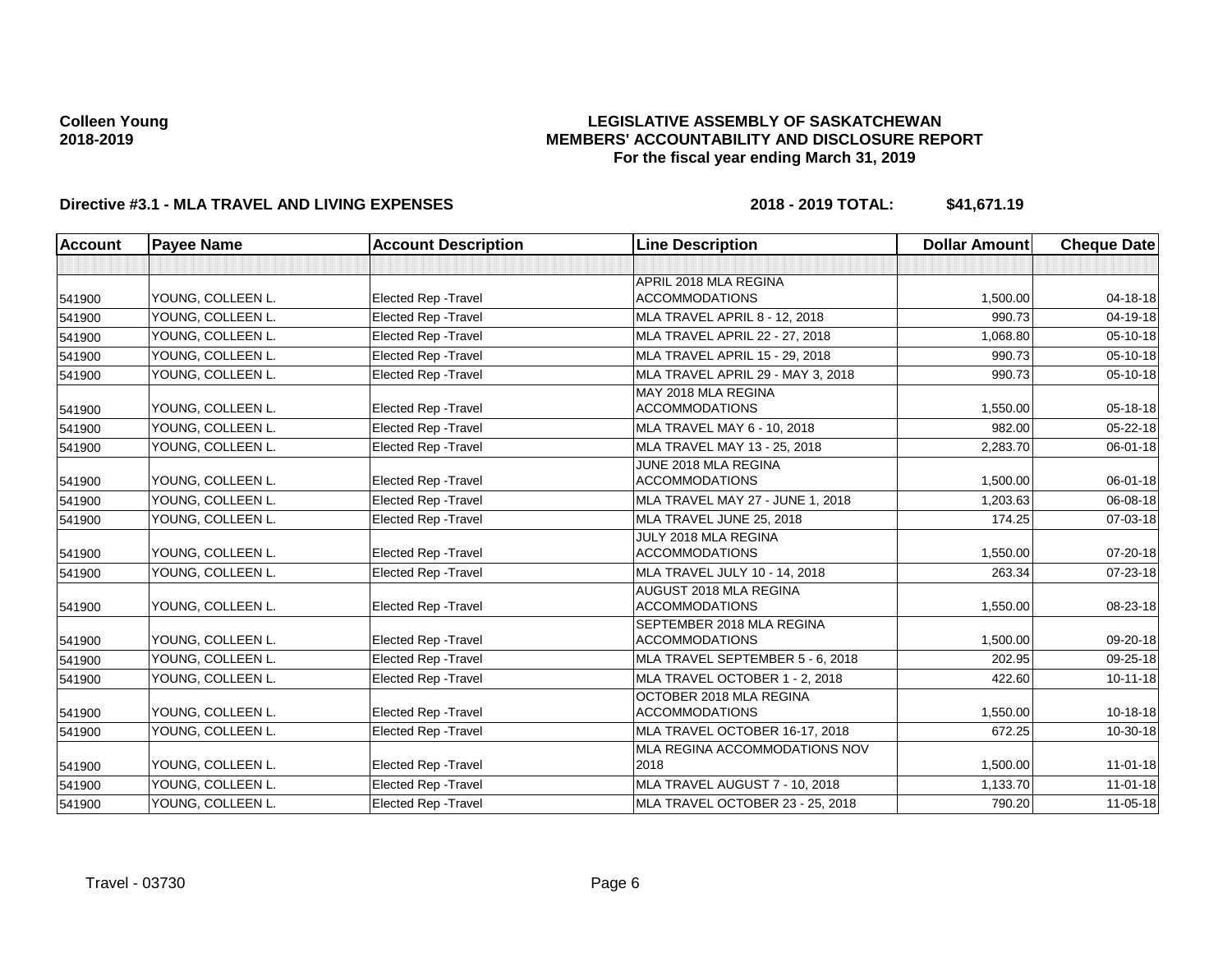## **LEGISLATIVE ASSEMBLY OF SASKATCHEWAN MEMBERS' ACCOUNTABILITY AND DISCLOSURE REPORT For the fiscal year ending March 31, 2019**

| <b>Account</b> | <b>Payee Name</b>     | <b>Account Description</b>  | <b>Line Description</b>                              | <b>Dollar Amount</b> | <b>Cheque Date</b> |
|----------------|-----------------------|-----------------------------|------------------------------------------------------|----------------------|--------------------|
|                |                       |                             |                                                      |                      |                    |
|                |                       |                             | MLA TRAVEL OCTOBER 28 - NOVEMBER 1,                  |                      |                    |
| 541900         | YOUNG, COLLEEN L.     | <b>Elected Rep - Travel</b> | 2018                                                 | 1,002.40             | $11 - 14 - 18$     |
| 541900         | YOUNG. COLLEEN L.     | <b>Elected Rep - Travel</b> | MLA TRAVEL NOVEMBER 4 - 9, 2018                      | 1,207.85             | $11 - 19 - 18$     |
| 541900         | YOUNG, COLLEEN L.     | Elected Rep - Travel        | MLA TRAVEL NOVEMBER 12 - 15, 2018                    | 897.30               | 11-26-18           |
| 541900         | YOUNG, COLLEEN L.     | <b>Elected Rep - Travel</b> | MLA TRAVEL NOVEMBER 18 - 22, 2018                    | 1,002.40             | $12 - 01 - 18$     |
| 541900         | YOUNG, COLLEEN L.     | Elected Rep - Travel        | MLA TRAVEL NOVEMBER 25 - 29, 2018                    | 1,002.40             | 12-13-18           |
| 541900         | YOUNG, COLLEEN L.     | <b>Elected Rep - Travel</b> | MLA TRAVEL DECEMBER 3 - 6, 2018                      | 896.80               | 12-13-18           |
| 541900         | YOUNG, COLLEEN L.     | Elected Rep - Travel        | <b>DECEMBER 2018 REGINA</b><br><b>ACCOMMODATIONS</b> | 1,550.00             | 12-19-18           |
| 541900         | YOUNG, COLLEEN L.     | <b>Elected Rep - Travel</b> | JANUARY 2019 REGINA<br><b>ACCOMMODATIONS RENT</b>    | 1,500.00             | $01 - 16 - 19$     |
| 541900         | YOUNG, COLLEEN L.     | Elected Rep - Travel        | MLA TRAVEL FEBRUARY 10 - 12, 2019                    | 714.76               | 02-26-19           |
| 541900         | YOUNG, COLLEEN L.     | <b>Elected Rep - Travel</b> | MLA TRAVEL MARCH 3 - 7, 2019                         | 1,014.24             | 03-22-19           |
| 541900         | YOUNG, COLLEEN L.     | Elected Rep - Travel        | MLA TRAVEL MARCH 10 - 14, 2019                       | 1,014.24             | 03-22-19           |
| 541900         | YOUNG. COLLEEN L.     | <b>Elected Rep - Travel</b> | MLA TRAVEL MARCH 17 - 21, 2019                       | 1,014.24             | 03-29-19           |
| 541900         | YOUNG, COLLEEN L.     | Elected Rep - Travel        | MLA TRAVEL MARCH 24 - 29, 2019                       | 1,163.63             | 03-31-19           |
| 541900         | YOUNG, COLLEEN L.     | Elected Rep - Travel        | MLA TRAVEL MARCH 31, 2019                            | 321.32               | 03-31-19           |
| 541900         | <b>SMOTRA, ANDREA</b> | Elected Rep - Travel        | FEBRUARY 2019 MLA REGINA<br><b>ACCOMMODATIONS</b>    | 1,500.00             | $01 - 25 - 19$     |
| 541900         | <b>SMOTRA, ANDREA</b> | Elected Rep - Travel        | MARCH 2019 MLA REGINA<br><b>ACCOMMODATIONS</b>       | 1,500.00             | 02-22-19           |
|                |                       |                             |                                                      |                      |                    |
|                |                       |                             |                                                      |                      |                    |
|                |                       |                             |                                                      |                      |                    |
|                |                       |                             |                                                      |                      |                    |
|                |                       |                             |                                                      |                      |                    |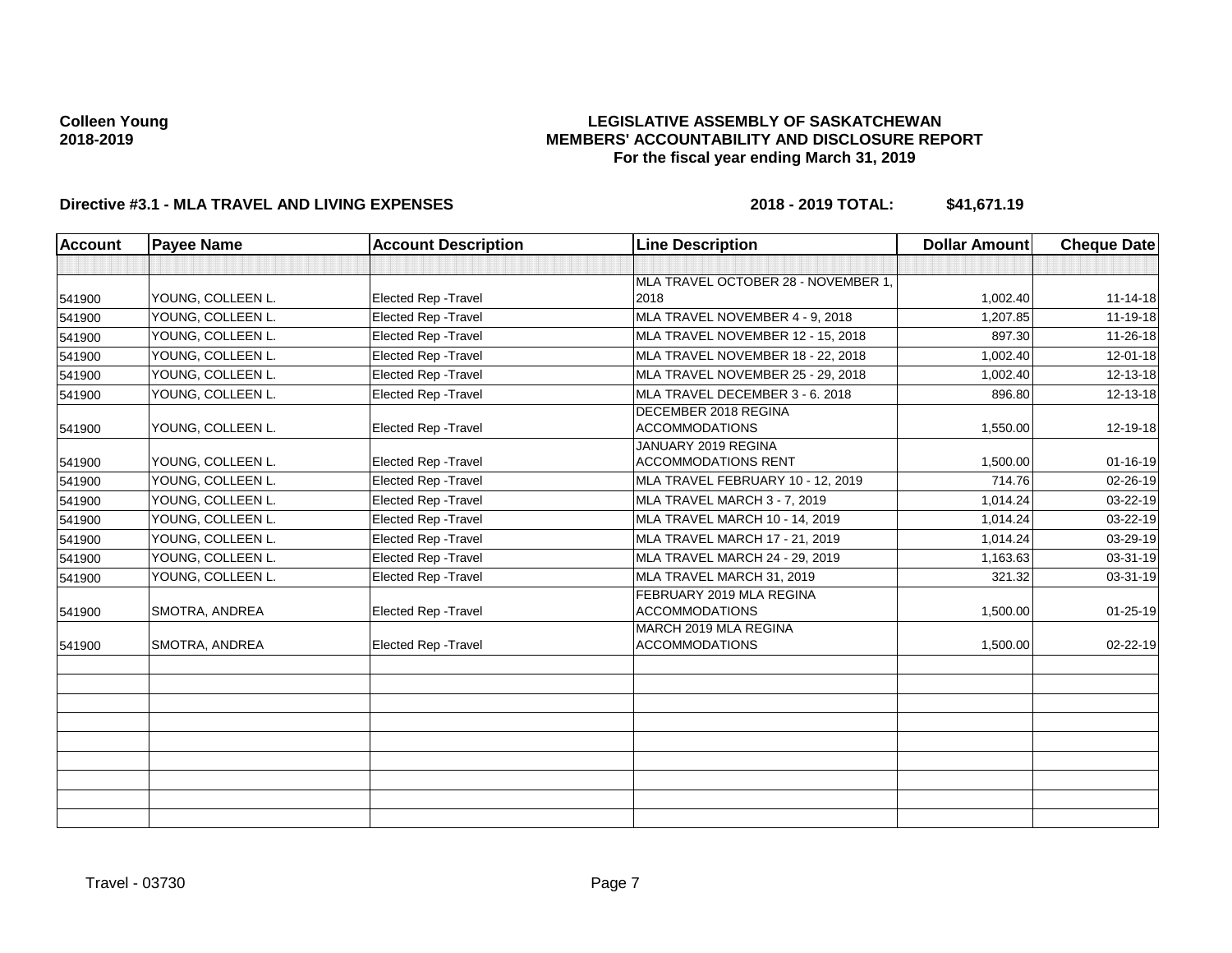## **LEGISLATIVE ASSEMBLY OF SASKATCHEWAN MEMBERS' ACCOUNTABILITY AND DISCLOSURE REPORT For the fiscal year ending March 31, 2019**

| <b>Account</b> | Payee Name | <b>Account Description</b> | <b>Line Description</b> | <b>Dollar Amount</b> | <b>Cheque Date</b> |
|----------------|------------|----------------------------|-------------------------|----------------------|--------------------|
|                |            |                            |                         |                      |                    |
|                |            |                            |                         |                      |                    |
|                |            |                            |                         |                      |                    |
|                |            |                            |                         |                      |                    |
|                |            |                            |                         |                      |                    |
|                |            |                            |                         |                      |                    |
|                |            |                            |                         |                      |                    |
|                |            |                            |                         |                      |                    |
|                |            |                            |                         |                      |                    |
|                |            |                            |                         |                      |                    |
|                |            |                            |                         |                      |                    |
|                |            |                            |                         |                      |                    |
|                |            |                            |                         |                      |                    |
|                |            |                            |                         |                      |                    |
|                |            |                            |                         |                      |                    |
|                |            |                            |                         |                      |                    |
|                |            |                            |                         |                      |                    |
|                |            |                            |                         |                      |                    |
|                |            |                            |                         |                      |                    |
|                |            |                            |                         |                      |                    |
|                |            |                            |                         |                      |                    |
|                |            |                            |                         |                      |                    |
|                |            |                            |                         |                      |                    |
|                |            |                            |                         |                      |                    |
|                |            |                            |                         |                      |                    |
|                |            |                            |                         |                      |                    |
|                |            |                            |                         |                      |                    |
|                |            |                            |                         |                      |                    |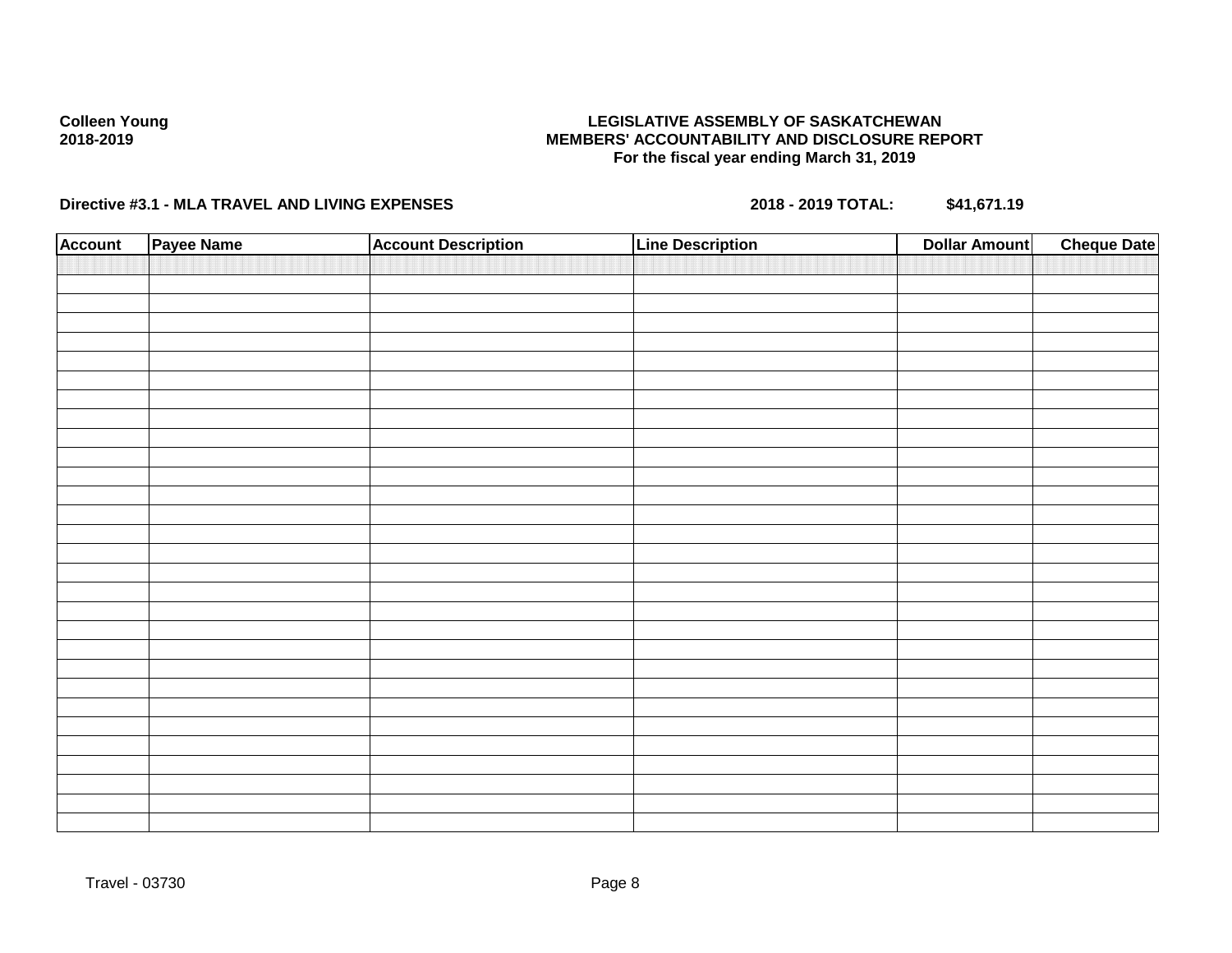## **LEGISLATIVE ASSEMBLY OF SASKATCHEWAN MEMBERS' ACCOUNTABILITY AND DISCLOSURE REPORT For the fiscal year ending March 31, 2019**

| <b>Account</b> | Payee Name | <b>Account Description</b> | Line Description | <b>Dollar Amount</b> | <b>Cheque Date</b> |
|----------------|------------|----------------------------|------------------|----------------------|--------------------|
|                |            |                            |                  |                      |                    |
|                |            |                            |                  |                      |                    |
|                |            |                            |                  |                      |                    |
|                |            |                            |                  |                      |                    |
|                |            |                            |                  |                      |                    |
|                |            |                            |                  |                      |                    |
|                |            |                            |                  |                      |                    |
|                |            |                            |                  |                      |                    |
|                |            |                            |                  |                      |                    |
|                |            |                            |                  |                      |                    |
|                |            |                            |                  |                      |                    |
|                |            |                            |                  |                      |                    |
|                |            |                            |                  |                      |                    |
|                |            |                            |                  |                      |                    |
|                |            |                            |                  |                      |                    |
|                |            |                            |                  |                      |                    |
|                |            |                            |                  |                      |                    |
|                |            |                            |                  |                      |                    |
|                |            |                            |                  |                      |                    |
|                |            |                            |                  |                      |                    |
|                |            |                            |                  |                      |                    |
|                |            |                            |                  |                      |                    |
|                |            |                            |                  |                      |                    |
|                |            |                            |                  |                      |                    |
|                |            |                            |                  |                      |                    |
|                |            |                            |                  |                      |                    |
|                |            |                            |                  |                      |                    |
|                |            |                            |                  |                      |                    |
|                |            |                            |                  |                      |                    |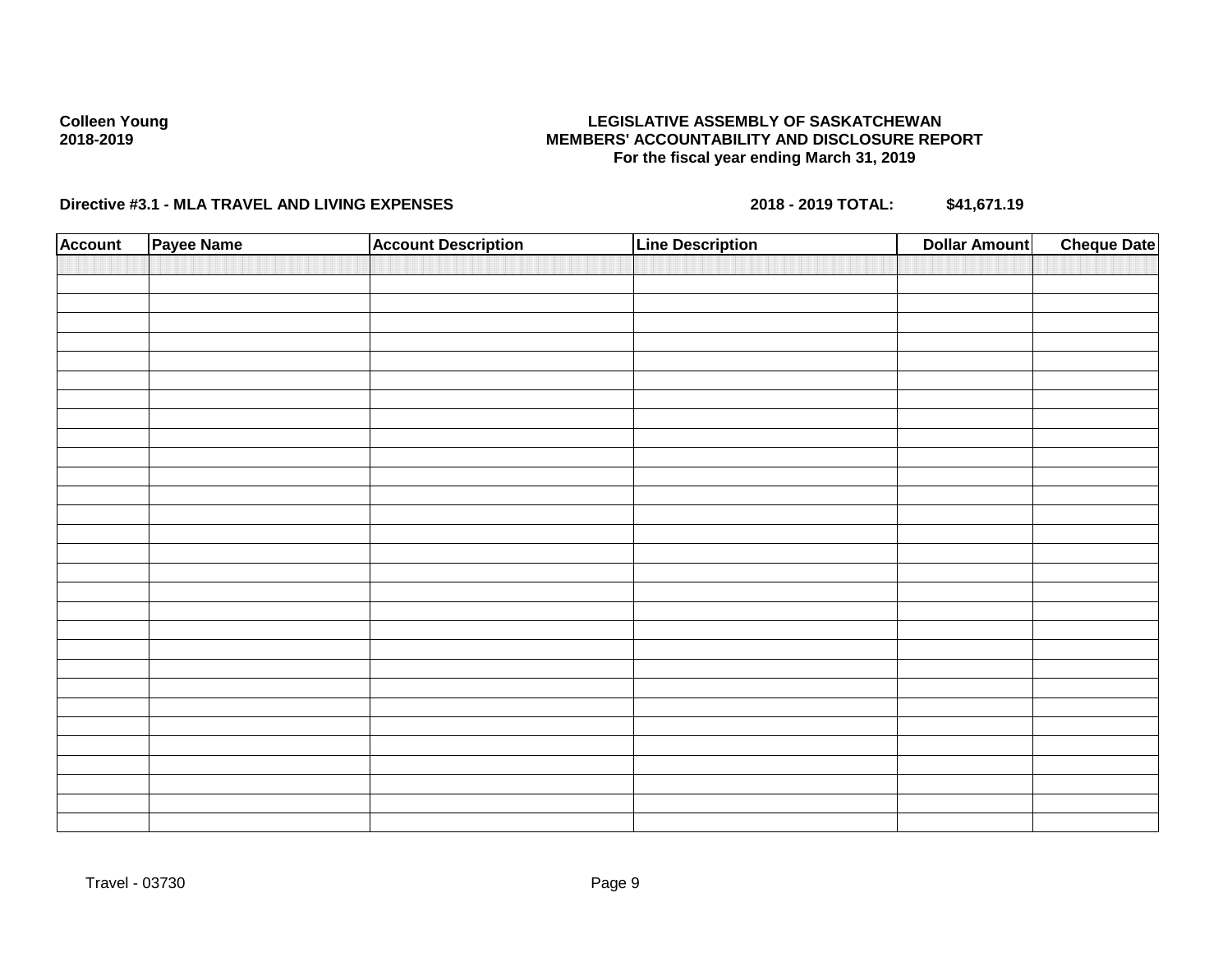## **LEGISLATIVE ASSEMBLY OF SASKATCHEWAN MEMBERS' ACCOUNTABILITY AND DISCLOSURE REPORT For the fiscal year ending March 31, 2019**

| <b>Account</b> | <b>Payee Name</b> | <b>Account Description</b> | <b>Line Description</b> | <b>Dollar Amount</b> | <b>Cheque Date</b> |
|----------------|-------------------|----------------------------|-------------------------|----------------------|--------------------|
|                |                   |                            |                         |                      |                    |
|                |                   |                            |                         |                      |                    |
|                |                   |                            |                         |                      |                    |
|                |                   |                            |                         |                      |                    |
|                |                   |                            |                         |                      |                    |
|                |                   |                            |                         |                      |                    |
|                |                   |                            |                         |                      |                    |
|                |                   |                            |                         |                      |                    |
|                |                   |                            |                         |                      |                    |
|                |                   |                            |                         |                      |                    |
|                |                   |                            |                         |                      |                    |
|                |                   |                            |                         |                      |                    |
|                |                   |                            |                         |                      |                    |
|                |                   |                            |                         |                      |                    |
|                |                   |                            |                         |                      |                    |
|                |                   |                            |                         |                      |                    |
|                |                   |                            |                         |                      |                    |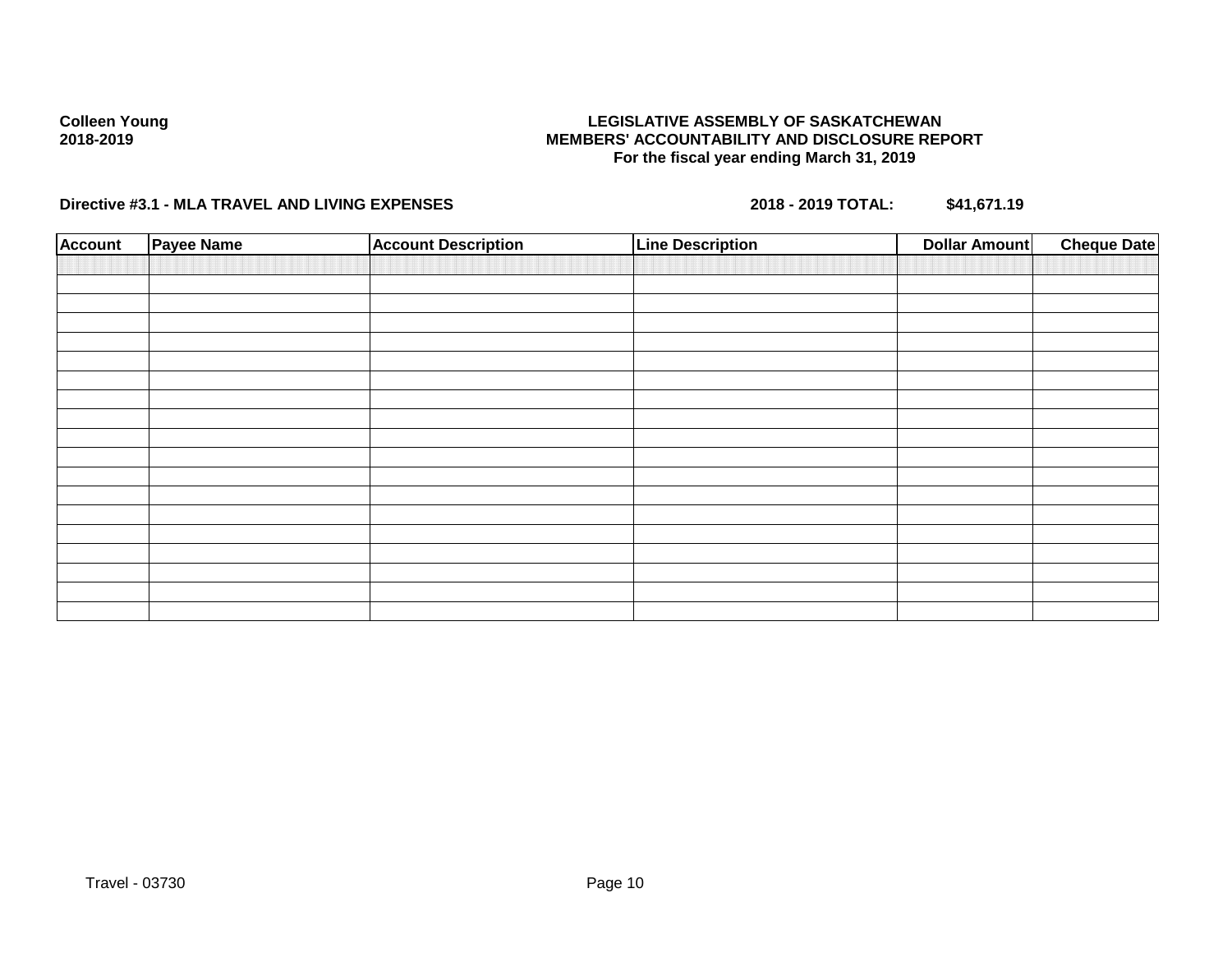## **LEGISLATIVE ASSEMBLY OF SASKATCHEWAN MEMBERS' ACCOUNTABILITY AND DISCLOSURE REPORT For the fiscal year ending March 31, 2019**

| <b>Account</b> | <b>Payee Name</b>                  | <b>Account Description</b>                                            | <b>Line Description</b>               | <b>Dollar Amount</b> | <b>Cheque Date</b> |
|----------------|------------------------------------|-----------------------------------------------------------------------|---------------------------------------|----------------------|--------------------|
|                |                                    |                                                                       |                                       |                      |                    |
| 521372         | YOUNG, COLLEEN L.                  | Photographer's Services                                               | REIMB: PHOTOGRAPHIC SERVICES          | 157.50               | 03-01-19           |
| 522000         | <b>IRONWELLS DEVELOPMENTS LTD.</b> | Rent of Ground, Buildings and Other Space                             | APRIL 2018 MLA OFFICE RENT            | 1,250.00             | $04 - 01 - 18$     |
| 522000         | IRONWELLS DEVELOPMENTS LTD.        | Rent of Ground, Buildings and Other Space                             | MAY 2018 MLA OFFICE RENT              | 1,250.00             | 04-16-18           |
| 522000         | <b>IRONWELLS DEVELOPMENTS LTD.</b> | Rent of Ground, Buildings and Other Space                             | JUNE 2018 MLA OFFICE RENT             | 1,250.00             | 06-01-18           |
| 522000         |                                    | IRONWELLS DEVELOPMENTS LTD. Rent of Ground, Buildings and Other Space | JULY 2018 MLA OFFICE RENT             | 1,250.00             | 06-19-18           |
| 522000         | <b>IRONWELLS DEVELOPMENTS LTD.</b> | Rent of Ground, Buildings and Other Space                             | AUGUST 2018 MLA OFFICE RENT           | 1,250.00             | 07-18-18           |
| 522000         | IRONWELLS DEVELOPMENTS LTD.        | Rent of Ground, Buildings and Other Space                             | <b>SEPTEMBER 2018 MLA OFFICE RENT</b> | 1,250.00             | 08-17-18           |
| 522000         | <b>IRONWELLS DEVELOPMENTS LTD.</b> | Rent of Ground, Buildings and Other Space                             | OCTOBER 2018 MLA OFFICE RENT          | 1,250.00             | 09-19-18           |
| 522000         | <b>IRONWELLS DEVELOPMENTS LTD.</b> | Rent of Ground, Buildings and Other Space                             | NOVEMBER 2018 MLA OFFICE RENT         | 1,250.00             | 10-16-18           |
| 522000         | <b>IRONWELLS DEVELOPMENTS LTD.</b> | Rent of Ground, Buildings and Other Space                             | DECEMBER 2018 MLA OFFICE RENT         | 1,250.00             | 11-16-18           |
| 522000         | IRONWELLS DEVELOPMENTS LTD.        | Rent of Ground, Buildings and Other Space                             | JANUARY 2019 MLA OFFICE RENT          | 1,250.00             | $01 - 01 - 19$     |
| 522000         | 1537174 AB LTD.                    | Rent of Ground, Buildings and Other Space                             | FEBRUARY 2019 MLA OFFICE RENT         | 1,250.00             | 02-07-19           |
| 522000         | 1537174 AB LTD.                    | Rent of Ground, Buildings and Other Space                             | MARCH 2019 MLA OFFICE RENT            | 1,250.00             | 02-21-19           |
|                | ELLIOTT INSURANCE SERVICES<br>LTD. | <b>Insurance Premiums</b>                                             | INSURANCE POLICY C70114658-8 2018/19  | 484.42               | $01 - 01 - 19$     |
| 522500         |                                    |                                                                       |                                       | 246.52               |                    |
| 522700         | SASKPOWER CORPORATION              | Utilities - Electricity and Nat Gas                                   | 510003261458 APRIL 23, 2018           |                      | 05-01-18           |
| 522700         | SASKPOWER CORPORATION              | Utilities - Electricity and Nat Gas                                   | 510003261458 MAY 22, 2018             | 192.66               | 06-01-18           |
| 522700         | SASKPOWER CORPORATION              | Utilities - Electricity and Nat Gas                                   | 510003261458 JUNE 21, 2018            | 65.95                | $07 - 01 - 18$     |
| 522700         | SASKPOWER CORPORATION              | Utilities - Electricity and Nat Gas                                   | 510003261458 JULY 23, 2018            | 224.70               | 08-01-18           |
| 522700         | SASKPOWER CORPORATION              | Utilities - Electricity and Nat Gas                                   | 510003261458 AUGUST 23, 2018          | 203.18               | 09-01-18           |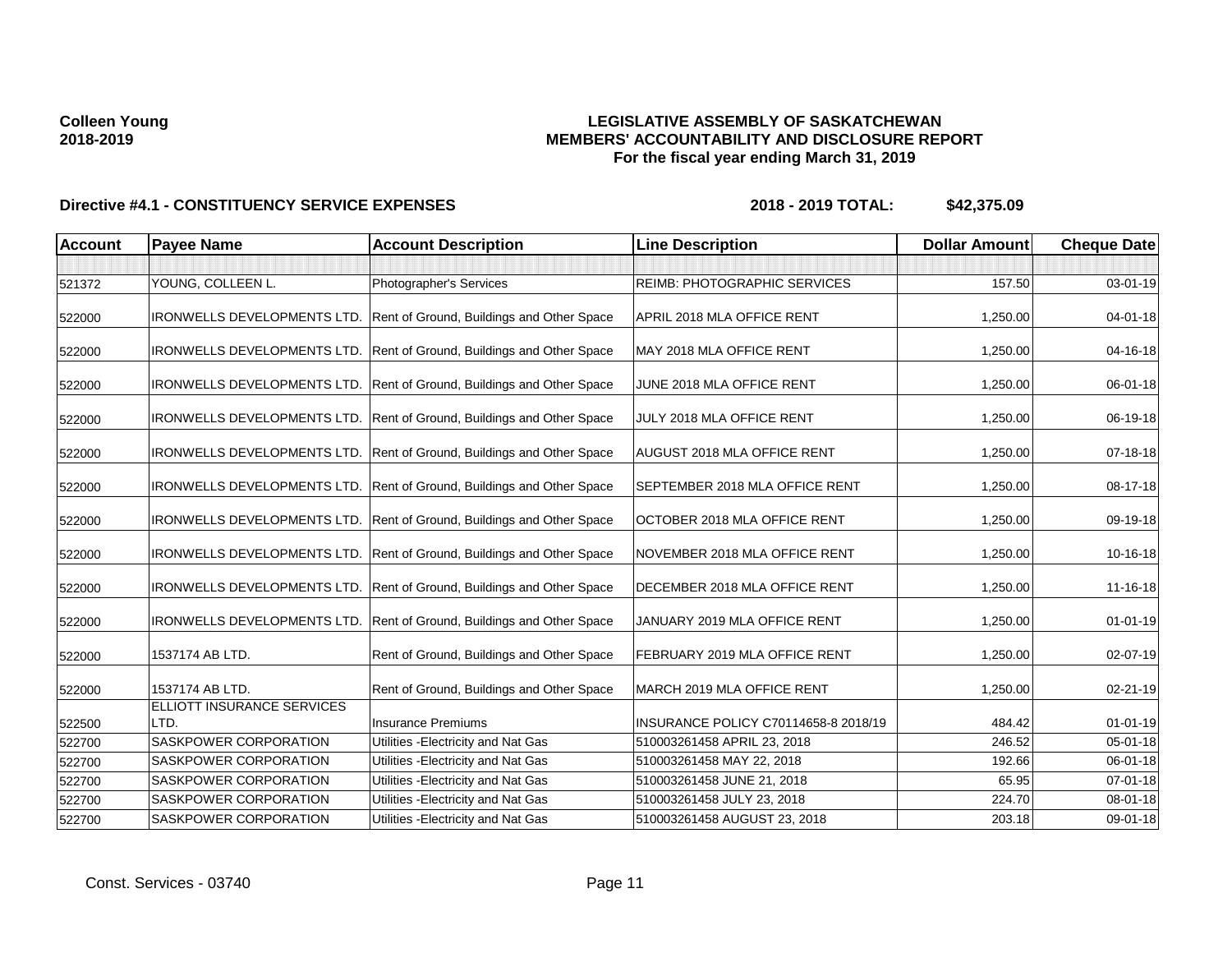## **LEGISLATIVE ASSEMBLY OF SASKATCHEWAN MEMBERS' ACCOUNTABILITY AND DISCLOSURE REPORT For the fiscal year ending March 31, 2019**

| <b>Account</b> | <b>Payee Name</b>              | <b>Account Description</b>           | <b>Line Description</b>                                     | <b>Dollar Amount</b> | <b>Cheque Date</b> |
|----------------|--------------------------------|--------------------------------------|-------------------------------------------------------------|----------------------|--------------------|
|                |                                |                                      |                                                             |                      |                    |
| 522700         | <b>SASKPOWER CORPORATION</b>   | Utilities - Electricity and Nat Gas  | 510003261458 SEPTEMBER 21, 2018                             | 191.87               | $10 - 01 - 18$     |
| 522700         | <b>SASKPOWER CORPORATION</b>   | Utilities - Electricity and Nat Gas  | 51000361458 OCTOBER 23, 2018                                | 179.11               | $11-01-18$         |
| 522700         | <b>SASKPOWER CORPORATION</b>   | Utilities - Electricity and Nat Gas  | 510003261458 NOVEMBER 22, 2018                              | 172.88               | 12-01-18           |
| 522700         | SASKPOWER CORPORATION          | Utilities - Electricity and Nat Gas  | 510003261458 FEBRUARY 21, 2019                              | 140.17               | 03-01-19           |
| 522700         | <b>SASKPOWER CORPORATION</b>   | Utilities - Electricity and Nat Gas  | 510003261458 MARCH 21, 2019                                 | 168.15               | 03-21-19           |
| 525000         | YOUNG, COLLEEN L.              | Postal, Courier, Freight and Related | <b>REIMB: POSTAGE</b>                                       | 178.50               | 12-04-18           |
| 529000         | <b>HEAPE, SARAH</b>            | <b>General Contractual Services</b>  | <b>OFFICE CLEANING</b>                                      | 50.00                | 06-01-18           |
| 529000         | <b>HEAPE, SARAH</b>            | <b>General Contractual Services</b>  | <b>OFFICE CLEANING</b>                                      | 50.00                | 08-01-18           |
| 530300         | MARU GROUP CANADA INC.         | Primary Research/Focus group         | AD HOC CONSULTING - BRAND<br><b>HEALTH/TRACKING U&amp;A</b> | 632.92               | 08-01-18           |
| 530300         | MARU GROUP CANADA INC.         | Primary Research/Focus group         | AD HOC CONSULTING-BRAND<br>HEALTH/TRACKING/U&A              | 632.92               | $10 - 01 - 18$     |
| 530300         | MARU GROUP CANADA INC.         | Primary Research/Focus group         | GROUP AD HOC CONSULTING                                     | 632.92               | $11 - 01 - 18$     |
| 530300         | MARU GROUP CANADA INC.         | Primary Research/Focus group         | GROUP AD AD CONSULTING                                      | 632.92               | $12 - 01 - 18$     |
| 530500         | ADCANADA MEDIA INC.            | <b>Media Placement</b>               | <b>ADVERTISING</b>                                          | 364.83               | 03-28-19           |
| 530500         | <b>BEAVER RIVER BANNER</b>     | Media Placement                      | <b>ADVERTISING</b>                                          | 100.00               | $07 - 01 - 18$     |
| 530500         | <b>BEAVER RIVER BANNER</b>     | Media Placement                      | <b>ADVERTISING</b>                                          | 265.00               | $01 - 01 - 19$     |
| 530500         | <b>CREATIVE FIRE</b>           | Media Placement                      | <b>ADVERTISING</b>                                          | 1,061.30             | 08-17-18           |
| 530500         | <b>CREATIVE FIRE</b>           | Media Placement                      | <b>ADVERTISING</b>                                          | 2,316.20             | 12-01-18           |
| 530500         | <b>CREATIVE FIRE</b>           | <b>Media Placement</b>               | <b>ADVERTISING</b>                                          | 1,462.93             | 03-26-19           |
| 530500         | <b>LLOYDMINSTER SOURCE LTD</b> | Media Placement                      | <b>ADVERTISING</b>                                          | 538.16               | $05 - 01 - 18$     |
| 530500         | LLOYDMINSTER SOURCE LTD        | <b>Media Placement</b>               | ADVERTISING - NO GST                                        | 105.00               | $05 - 01 - 18$     |
| 530500         | LLOYDMINSTER SOURCE LTD        | Media Placement                      | <b>ADVERTISING</b>                                          | 685.20               | 06-01-18           |
| 530500         | LLOYDMINSTER SOURCE LTD        | <b>Media Placement</b>               | ADVERTISING - NO GST                                        | $-105.00$            | 06-08-18           |
| 530500         | LLOYDMINSTER SOURCE LTD        | Media Placement                      | <b>ADVERTISING</b>                                          | 548.16               | $07 - 01 - 18$     |
| 530500         | <b>MERIDIAN SOURCE</b>         | Media Placement                      | ADVERTISING - NO GST                                        | 105.00               | 06-07-18           |
| 530500         | <b>MERIDIAN SOURCE</b>         | <b>Media Placement</b>               | ADVERTISING - NO GST                                        | 195.00               | 06-12-18           |
| 530500         | <b>MERIDIAN SOURCE</b>         | Media Placement                      | <b>ADVERTISING</b>                                          | 548.16               | 08-01-18           |
| 530500         | <b>MERIDIAN SOURCE</b>         | Media Placement                      | <b>ADVERTISING</b>                                          | 685.20               | 09-01-18           |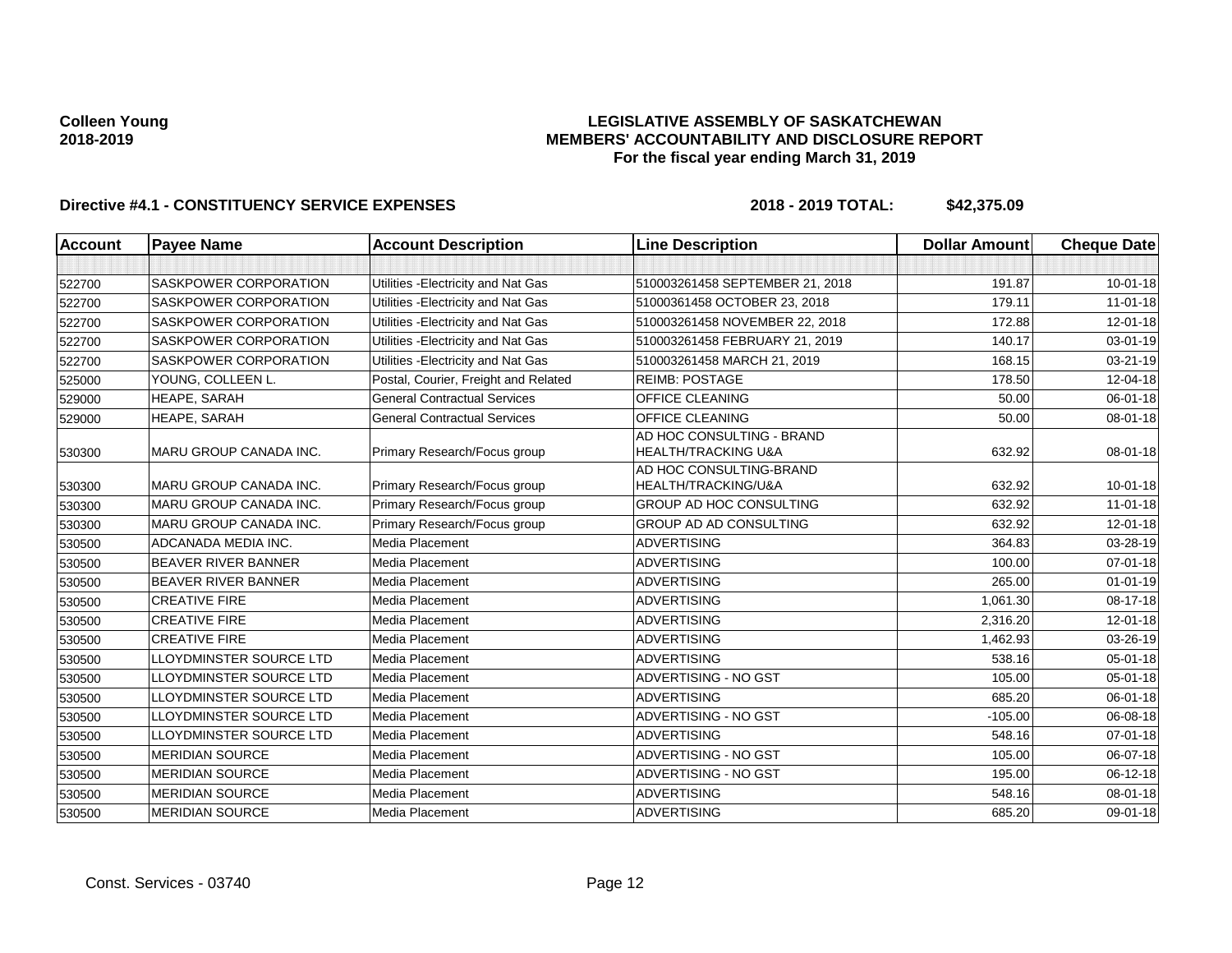## **LEGISLATIVE ASSEMBLY OF SASKATCHEWAN MEMBERS' ACCOUNTABILITY AND DISCLOSURE REPORT For the fiscal year ending March 31, 2019**

| <b>Account</b> | <b>Payee Name</b>                    | <b>Account Description</b>         | <b>Line Description</b>       | <b>Dollar Amount</b> | <b>Cheque Date</b> |
|----------------|--------------------------------------|------------------------------------|-------------------------------|----------------------|--------------------|
|                |                                      |                                    |                               |                      |                    |
| 530500         | <b>MERIDIAN SOURCE</b>               | Media Placement                    | <b>ADVERTISING</b>            | 187.50               | 09-06-18           |
| 530500         | <b>MERIDIAN SOURCE</b>               | Media Placement                    | <b>ADVERTISING</b>            | 548.16               | $11-01-18$         |
| 530500         | <b>MERIDIAN SOURCE</b>               | Media Placement                    | <b>ADVERTISING</b>            | 255.00               | $11 - 01 - 18$     |
| 530500         | <b>MERIDIAN SOURCE</b>               | Media Placement                    | <b>ADVERTISING</b>            | 548.16               | $11-01-18$         |
| 530500         | <b>MERIDIAN SOURCE</b>               | Media Placement                    | <b>ADVERTISING</b>            | 287.50               | 11-08-18           |
| 530500         | <b>MERIDIAN SOURCE</b>               | Media Placement                    | <b>ADVERTISING</b>            | 685.20               | 12-01-18           |
| 530500         | <b>MERIDIAN SOURCE</b>               | <b>Media Placement</b>             | <b>ADVERTISING</b>            | 538.16               | $01 - 01 - 19$     |
| 530500         | <b>MERIDIAN SOURCE</b>               | Media Placement                    | <b>ADVERTISING</b>            | 252.50               | $01 - 01 - 19$     |
| 530500         | <b>MERIDIAN SOURCE</b>               | Media Placement                    | <b>ADVERTISING</b>            | 697.50               | 02-01-19           |
| 530500         | <b>MERIDIAN SOURCE</b>               | Media Placement                    | <b>ADVERTISING</b>            | 558.00               | 03-01-19           |
| 530500         | <b>MERIDIAN SOURCE</b>               | Media Placement                    | <b>ADVERTISING</b>            | 177.50               | 03-14-19           |
| 530500         | <b>MERIDIAN SOURCE</b>               | Media Placement                    | <b>ADVERTISING</b>            | 558.00               | 03-28-19           |
| 530500         | <b>NEWCAP RADIO</b>                  | Media Placement                    | <b>ADVERTISING</b>            | 250.00               | $01 - 01 - 19$     |
| 530500         | <b>NEWCAP RADIO</b>                  | Media Placement                    | <b>ADVERTISING</b>            | 250.00               | $01 - 01 - 19$     |
|                | NORTHERN PRIDE PUBLICATIONS          |                                    |                               |                      |                    |
| 530500         | LTD.                                 | Media Placement                    | <b>ADVERTISING</b>            | 149.00               | 06-01-18           |
|                | NORTHERN PRIDE PUBLICATIONS<br>LTD.  | Media Placement                    | <b>ADVERTISING</b>            | 280.00               | 08-01-18           |
| 530500         | <b>Y'S MARKETING</b>                 | Media Placement                    | <b>ADVERTISING</b>            | 99.00                | 12-06-18           |
| 530500         | <b>CORPORATE EXPRESS</b>             | <b>Promotional Items</b>           | PROVINCIAL FLAG               | 67.24                | 05-08-18           |
| 530900         | <b>RAM PRINTING &amp; PROMOTIONS</b> |                                    |                               |                      |                    |
| 530900         | INC.                                 | <b>Promotional Items</b>           | <b>CARD PRINTING - NO GST</b> | 293.00               | 05-04-18           |
| 530900         | TREASURE HOUSE IMPORTS LTD.          | <b>Promotional Items</b>           | <b>PROVINCIAL PINS</b>        | 180.00               | 03-01-19           |
| 530900         | TREASURE HOUSE IMPORTS LTD.          | <b>Promotional Items</b>           | <b>PROVINCIAL PINS</b>        | 360.00               | 03-01-19           |
| 530900         | YOUNG, COLLEEN L.                    | <b>Promotional Items</b>           | <b>REIMB: WREATH</b>          | 75.00                | 12-04-18           |
| 555000         | <b>CORPORATE EXPRESS</b>             | <b>Other Material and Supplies</b> | OFFICE SUPPLIES               | 61.88                | 04-01-18           |
| 555000         | <b>CORPORATE EXPRESS</b>             | Other Material and Supplies        | <b>OFFICE SUPPLIES</b>        | 67.58                | 04-01-18           |
| 555000         | <b>CORPORATE EXPRESS</b>             | Other Material and Supplies        | <b>OFFICE SUPPLIES</b>        | 37.50                | $04 - 01 - 18$     |
| 555000         | <b>CORPORATE EXPRESS</b>             | Other Material and Supplies        | OFFICE SUPPLIES               | 564.27               | 11-08-18           |
| 555000         | <b>CORPORATE EXPRESS</b>             | Other Material and Supplies        | OFFICE SUPPLIES               | 139.91               | 03-01-19           |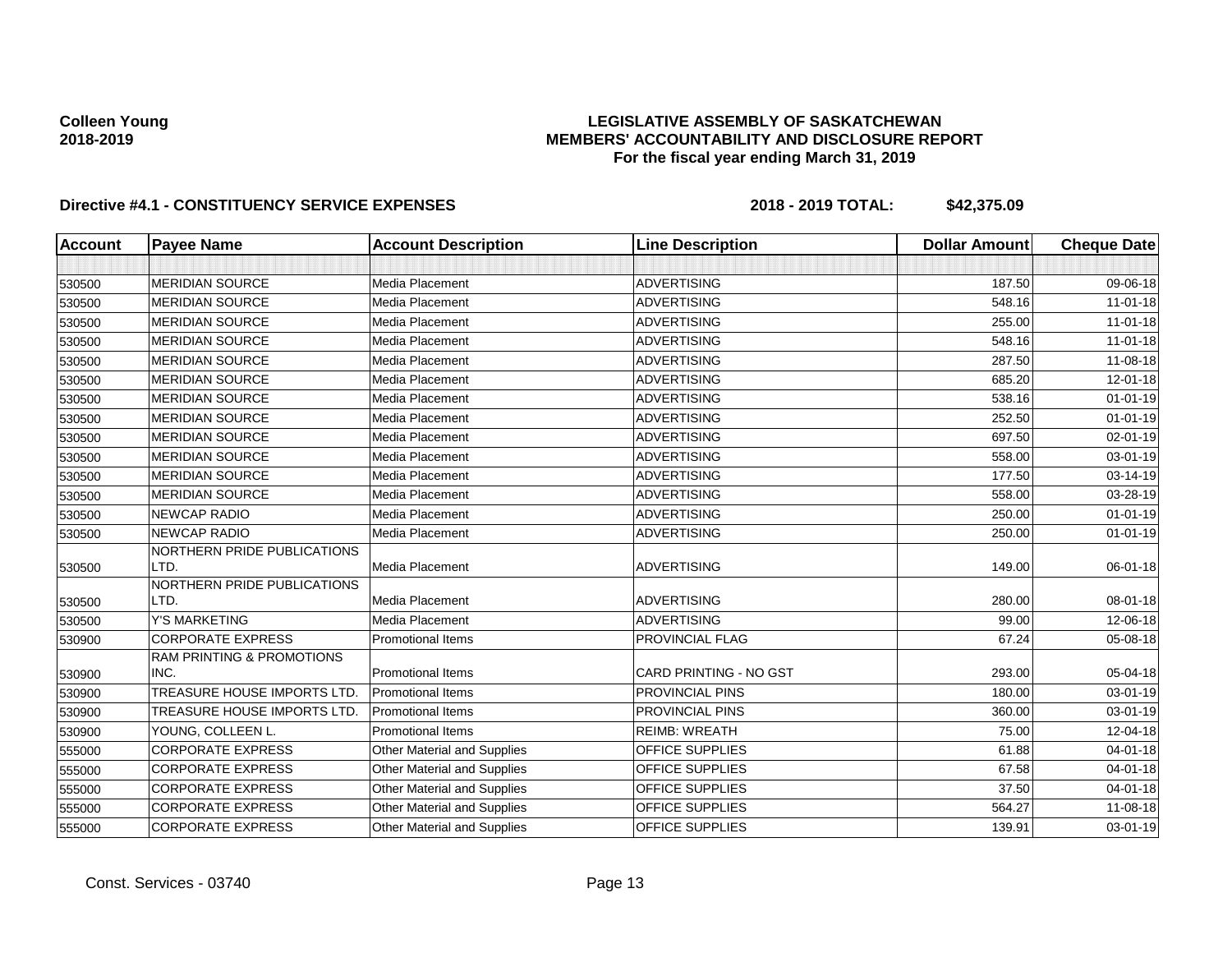## **LEGISLATIVE ASSEMBLY OF SASKATCHEWAN MEMBERS' ACCOUNTABILITY AND DISCLOSURE REPORT For the fiscal year ending March 31, 2019**

| <b>Account</b> | <b>Payee Name</b>        | <b>Account Description</b>           | <b>Line Description</b>     | <b>Dollar Amount</b> | <b>Cheque Date</b> |
|----------------|--------------------------|--------------------------------------|-----------------------------|----------------------|--------------------|
|                |                          |                                      |                             |                      |                    |
| 555000         | <b>CORPORATE EXPRESS</b> | Other Material and Supplies          | OFFICE SUPPLIES             | 807.27               | 03-06-19           |
| 555000         | <b>CORPORATE EXPRESS</b> | Other Material and Supplies          | OFFICE SUPPLIES             | 479.08               | 03-15-19           |
| 555000         | YOUNG, COLLEEN L.        | Other Material and Supplies          | REIMB: MISC OFFICE SUPPLIES | 403.93               | 09-19-18           |
| 564300         | YOUNG, COLLEEN L.        | Computer Hardware - Exp.             | REIMB: MACBOOK/PRINTER      | 2,343.66             | 03-08-19           |
| 565200         | PATTERSON, TRACY         | Office Furniture and Equipment - Exp | COFFEE POT & FILTER         | 86.82                | 03-01-19           |
| 565200         | YOUNG, COLLEEN L.        | Office Furniture and Equipment - Exp | REIMBURSE: APPLE IPHONE8    | 692.94               | 04-01-18           |
| 565200         | YOUNG, COLLEEN L.        | Office Furniture and Equipment - Exp | REIMB: OFFICE FURNITURE     | 281.40               | 03-15-19           |
|                |                          |                                      |                             |                      |                    |
|                |                          |                                      |                             |                      |                    |
|                |                          |                                      |                             |                      |                    |
|                |                          |                                      |                             |                      |                    |
|                |                          |                                      |                             |                      |                    |
|                |                          |                                      |                             |                      |                    |
|                |                          |                                      |                             |                      |                    |
|                |                          |                                      |                             |                      |                    |
|                |                          |                                      |                             |                      |                    |
|                |                          |                                      |                             |                      |                    |
|                |                          |                                      |                             |                      |                    |
|                |                          |                                      |                             |                      |                    |
|                |                          |                                      |                             |                      |                    |
|                |                          |                                      |                             |                      |                    |
|                |                          |                                      |                             |                      |                    |
|                |                          |                                      |                             |                      |                    |
|                |                          |                                      |                             |                      |                    |
|                |                          |                                      |                             |                      |                    |
|                |                          |                                      |                             |                      |                    |
|                |                          |                                      |                             |                      |                    |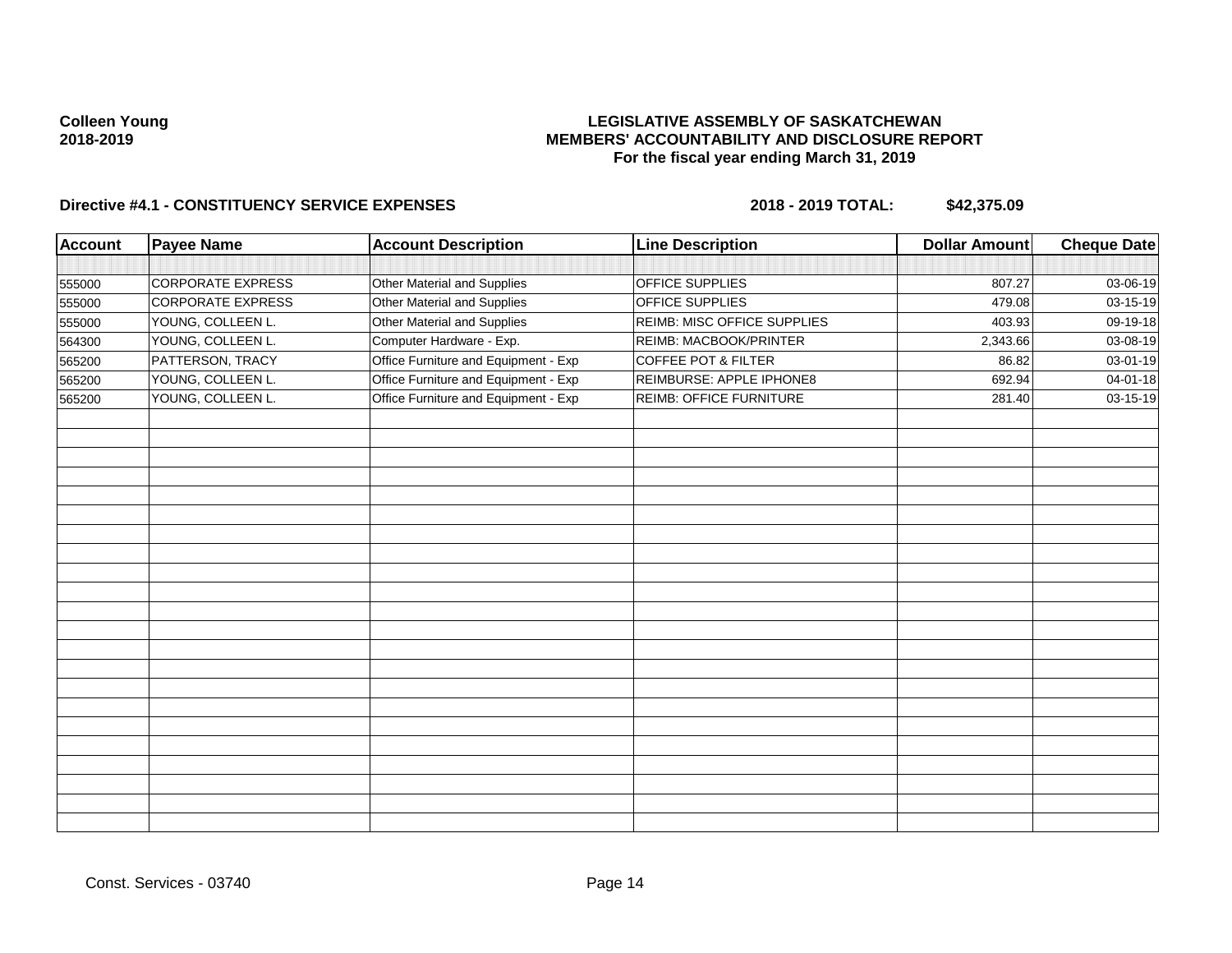## **LEGISLATIVE ASSEMBLY OF SASKATCHEWAN MEMBERS' ACCOUNTABILITY AND DISCLOSURE REPORT For the fiscal year ending March 31, 2019**

| <b>Account</b> | Payee Name | <b>Account Description</b> | <b>Line Description</b> | <b>Dollar Amount</b> | <b>Cheque Date</b> |
|----------------|------------|----------------------------|-------------------------|----------------------|--------------------|
|                |            |                            |                         |                      |                    |
|                |            |                            |                         |                      |                    |
|                |            |                            |                         |                      |                    |
|                |            |                            |                         |                      |                    |
|                |            |                            |                         |                      |                    |
|                |            |                            |                         |                      |                    |
|                |            |                            |                         |                      |                    |
|                |            |                            |                         |                      |                    |
|                |            |                            |                         |                      |                    |
|                |            |                            |                         |                      |                    |
|                |            |                            |                         |                      |                    |
|                |            |                            |                         |                      |                    |
|                |            |                            |                         |                      |                    |
|                |            |                            |                         |                      |                    |
|                |            |                            |                         |                      |                    |
|                |            |                            |                         |                      |                    |
|                |            |                            |                         |                      |                    |
|                |            |                            |                         |                      |                    |
|                |            |                            |                         |                      |                    |
|                |            |                            |                         |                      |                    |
|                |            |                            |                         |                      |                    |
|                |            |                            |                         |                      |                    |
|                |            |                            |                         |                      |                    |
|                |            |                            |                         |                      |                    |
|                |            |                            |                         |                      |                    |
|                |            |                            |                         |                      |                    |
|                |            |                            |                         |                      |                    |
|                |            |                            |                         |                      |                    |
|                |            |                            |                         |                      |                    |
|                |            |                            |                         |                      |                    |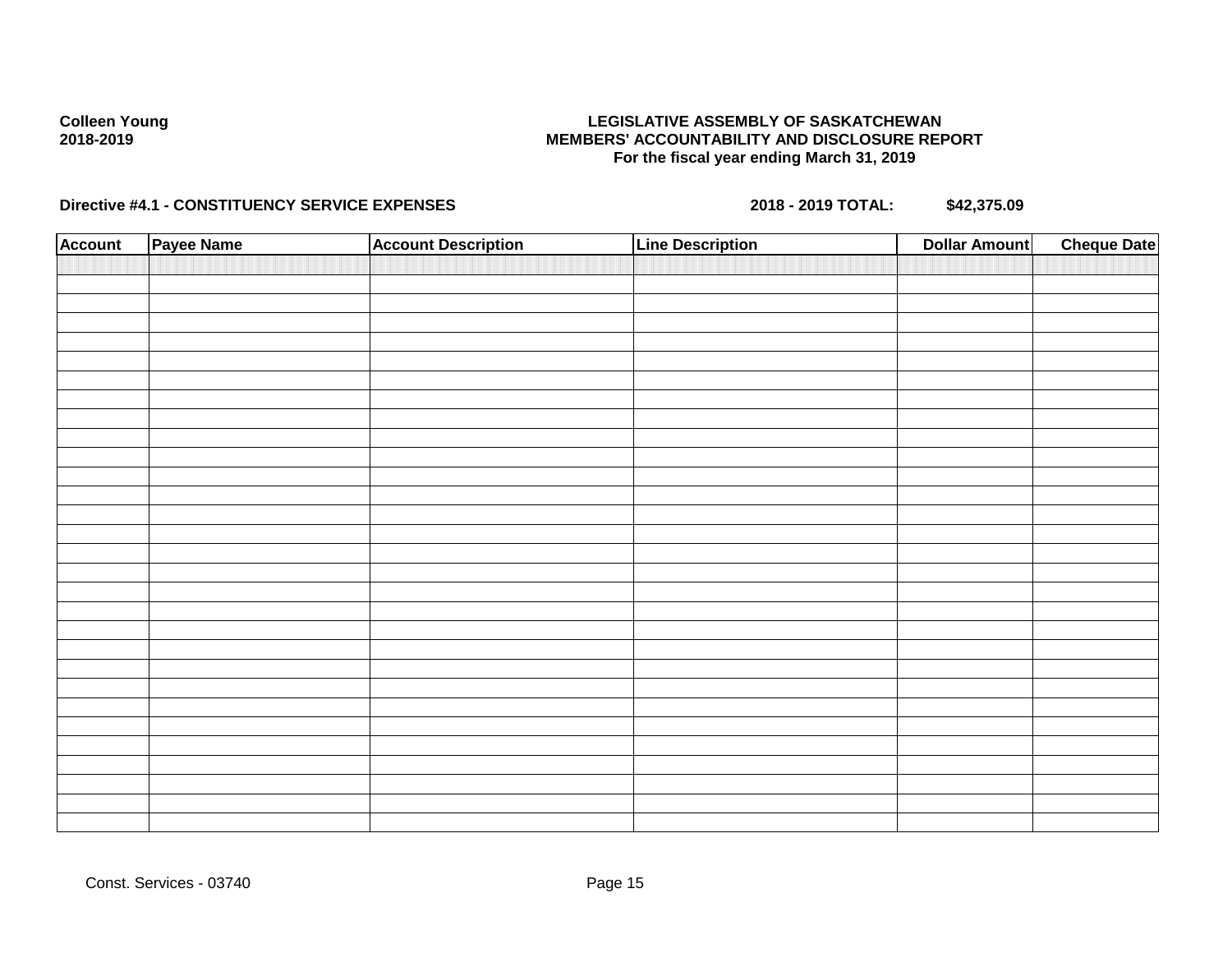## **LEGISLATIVE ASSEMBLY OF SASKATCHEWAN MEMBERS' ACCOUNTABILITY AND DISCLOSURE REPORT For the fiscal year ending March 31, 2019**

| <b>Account</b> | Payee Name | <b>Account Description</b> | <b>Line Description</b> | <b>Dollar Amount</b> | <b>Cheque Date</b> |
|----------------|------------|----------------------------|-------------------------|----------------------|--------------------|
|                |            |                            |                         |                      |                    |
|                |            |                            |                         |                      |                    |
|                |            |                            |                         |                      |                    |
|                |            |                            |                         |                      |                    |
|                |            |                            |                         |                      |                    |
|                |            |                            |                         |                      |                    |
|                |            |                            |                         |                      |                    |
|                |            |                            |                         |                      |                    |
|                |            |                            |                         |                      |                    |
|                |            |                            |                         |                      |                    |
|                |            |                            |                         |                      |                    |
|                |            |                            |                         |                      |                    |
|                |            |                            |                         |                      |                    |
|                |            |                            |                         |                      |                    |
|                |            |                            |                         |                      |                    |
|                |            |                            |                         |                      |                    |
|                |            |                            |                         |                      |                    |
|                |            |                            |                         |                      |                    |
|                |            |                            |                         |                      |                    |
|                |            |                            |                         |                      |                    |
|                |            |                            |                         |                      |                    |
|                |            |                            |                         |                      |                    |
|                |            |                            |                         |                      |                    |
|                |            |                            |                         |                      |                    |
|                |            |                            |                         |                      |                    |
|                |            |                            |                         |                      |                    |
|                |            |                            |                         |                      |                    |
|                |            |                            |                         |                      |                    |
|                |            |                            |                         |                      |                    |
|                |            |                            |                         |                      |                    |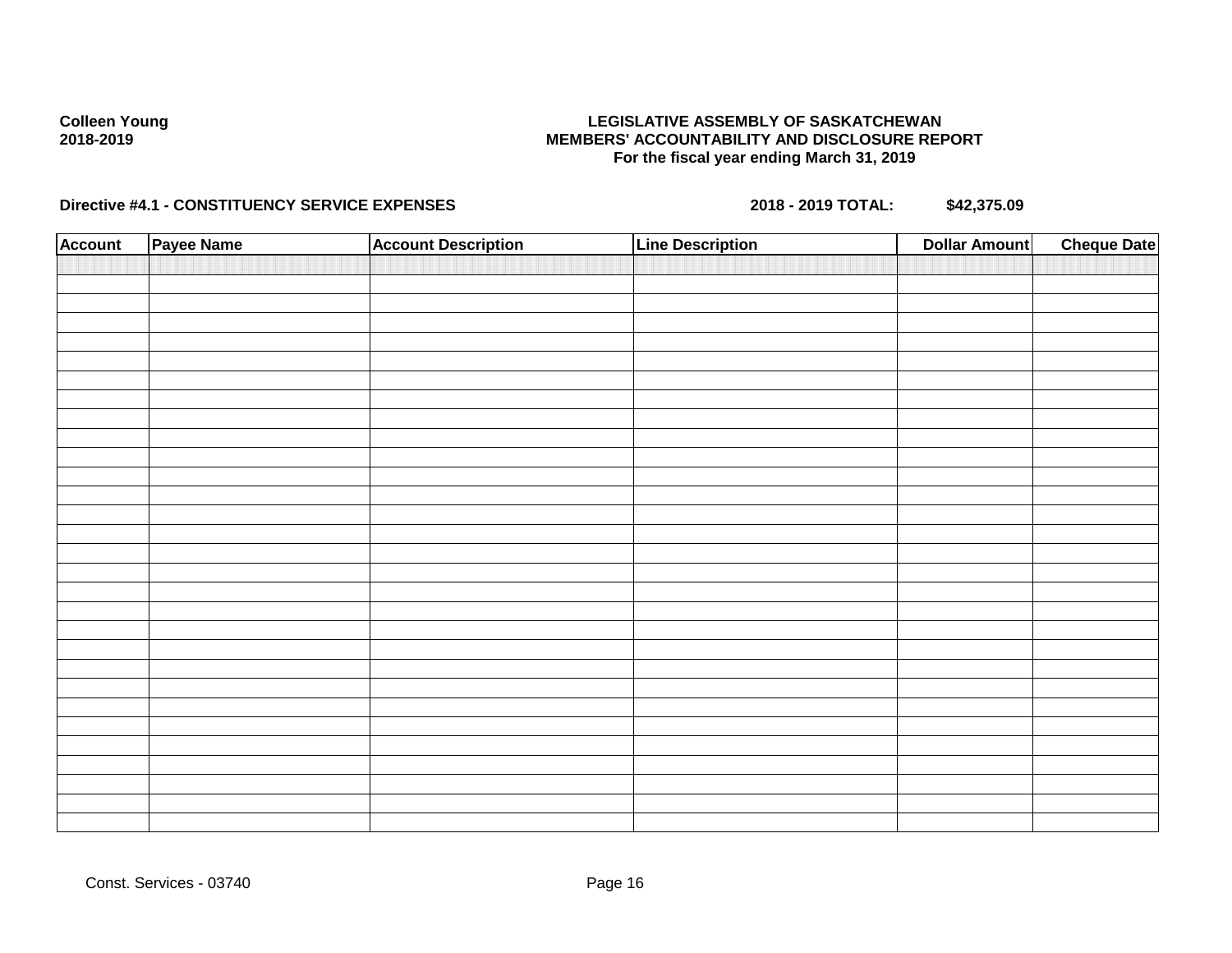## **LEGISLATIVE ASSEMBLY OF SASKATCHEWAN MEMBERS' ACCOUNTABILITY AND DISCLOSURE REPORT For the fiscal year ending March 31, 2019**

| <b>Account</b> | Payee Name | <b>Account Description</b> | <b>Line Description</b> | <b>Dollar Amount</b> | <b>Cheque Date</b> |
|----------------|------------|----------------------------|-------------------------|----------------------|--------------------|
|                |            |                            |                         |                      |                    |
|                |            |                            |                         |                      |                    |
|                |            |                            |                         |                      |                    |
|                |            |                            |                         |                      |                    |
|                |            |                            |                         |                      |                    |
|                |            |                            |                         |                      |                    |
|                |            |                            |                         |                      |                    |
|                |            |                            |                         |                      |                    |
|                |            |                            |                         |                      |                    |
|                |            |                            |                         |                      |                    |
|                |            |                            |                         |                      |                    |
|                |            |                            |                         |                      |                    |
|                |            |                            |                         |                      |                    |
|                |            |                            |                         |                      |                    |
|                |            |                            |                         |                      |                    |
|                |            |                            |                         |                      |                    |
|                |            |                            |                         |                      |                    |
|                |            |                            |                         |                      |                    |
|                |            |                            |                         |                      |                    |
|                |            |                            |                         |                      |                    |
|                |            |                            |                         |                      |                    |
|                |            |                            |                         |                      |                    |
|                |            |                            |                         |                      |                    |
|                |            |                            |                         |                      |                    |
|                |            |                            |                         |                      |                    |
|                |            |                            |                         |                      |                    |
|                |            |                            |                         |                      |                    |
|                |            |                            |                         |                      |                    |
|                |            |                            |                         |                      |                    |
|                |            |                            |                         |                      |                    |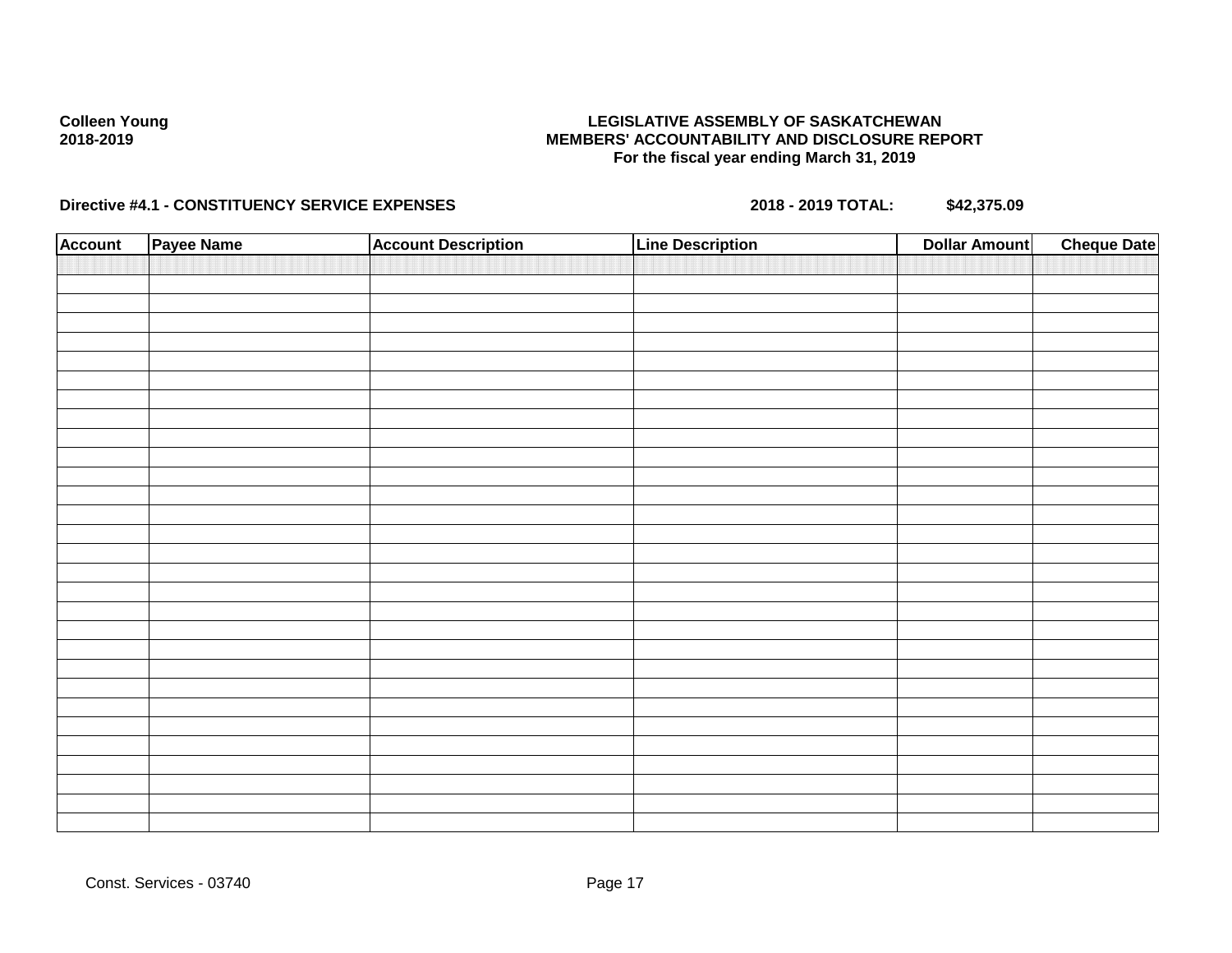## **LEGISLATIVE ASSEMBLY OF SASKATCHEWAN MEMBERS' ACCOUNTABILITY AND DISCLOSURE REPORT For the fiscal year ending March 31, 2019**

| <b>Account</b> | <b>Payee Name</b> | <b>Account Description</b> | <b>Line Description</b> | Dollar Amount | <b>Cheque Date</b> |
|----------------|-------------------|----------------------------|-------------------------|---------------|--------------------|
|                |                   |                            |                         |               |                    |
|                |                   |                            |                         |               |                    |
|                |                   |                            |                         |               |                    |
|                |                   |                            |                         |               |                    |
|                |                   |                            |                         |               |                    |
|                |                   |                            |                         |               |                    |
|                |                   |                            |                         |               |                    |
|                |                   |                            |                         |               |                    |
|                |                   |                            |                         |               |                    |
|                |                   |                            |                         |               |                    |
|                |                   |                            |                         |               |                    |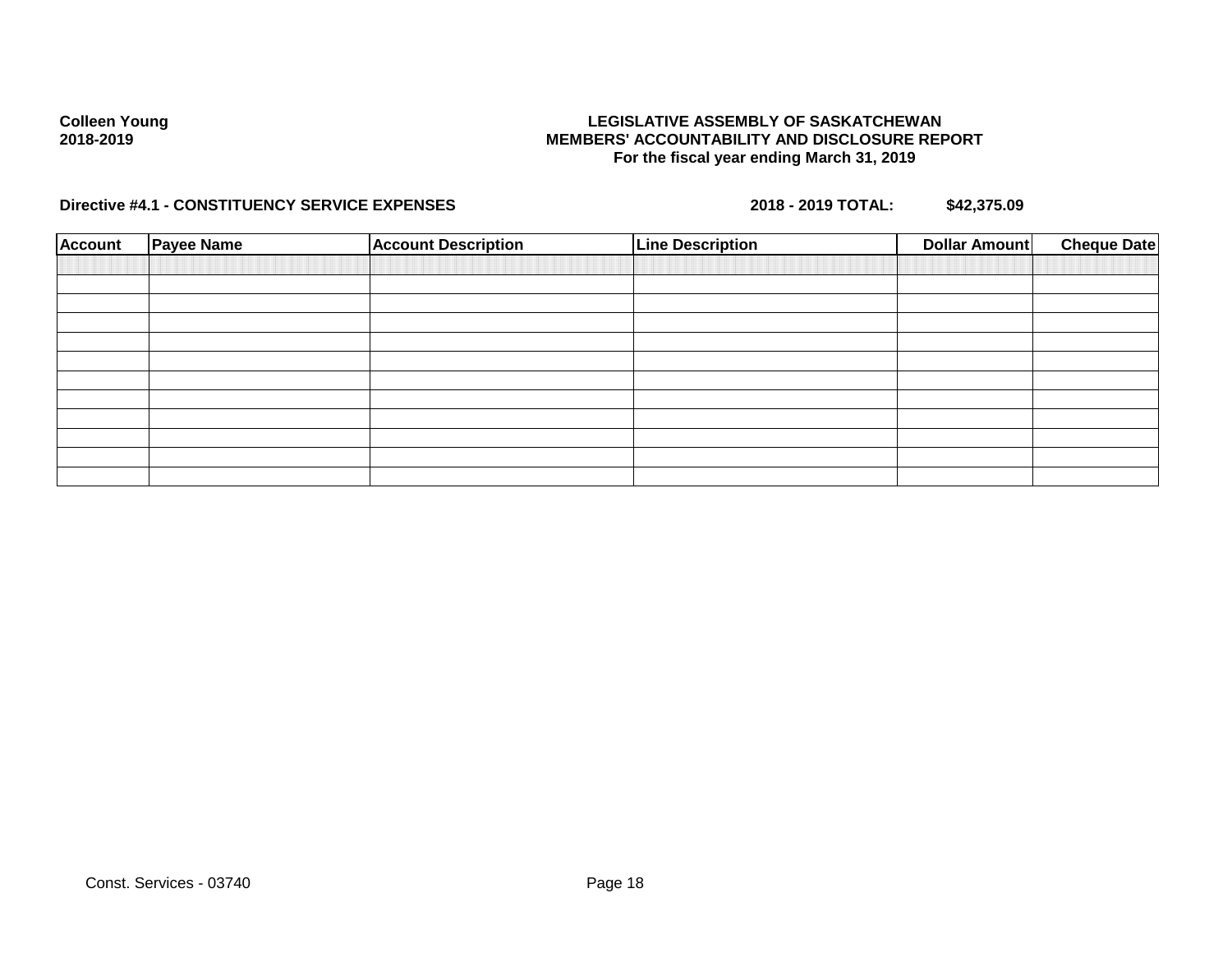## **LEGISLATIVE ASSEMBLY OF SASKATCHEWAN MEMBERS' ACCOUNTABILITY AND DISCLOSURE REPORT For the fiscal year ending March 31, 2019**

| <b>Account</b> | <b>Payee Name</b>  | <b>Account Description</b>                    | <b>Dollar Amount</b> | <b>Cheque Date</b> |
|----------------|--------------------|-----------------------------------------------|----------------------|--------------------|
|                |                    |                                               |                      |                    |
| 513000         | PATTERSON, TRACY L | Out-of-Scope Permanent                        | 2,213.44             | 04-24-18           |
| 513000         | PATTERSON, TRACY L | Out-of-Scope Permanent                        | 2,213.44             | 05-08-18           |
| 513000         | PATTERSON, TRACY L | Out-of-Scope Permanent                        | 2,213.44             | 05-23-18           |
| 513000         | PATTERSON, TRACY L | Out-of-Scope Permanent                        | 2,213.44             | 06-05-18           |
| 513000         | PATTERSON, TRACY L | Out-of-Scope Permanent                        | 2,213.44             | 06-13-18           |
| 513000         | PATTERSON, TRACY L | Out-of-Scope Permanent                        | 2,213.44             | 06-27-18           |
| 513000         | PATTERSON, TRACY L | Out-of-Scope Permanent                        | 2,213.44             | $07 - 11 - 18$     |
| 513000         | PATTERSON, TRACY L | Out-of-Scope Permanent                        | 2,213.44             | 07-25-18           |
| 513000         | PATTERSON, TRACY L | Out-of-Scope Permanent                        | 2,213.44             | 08-08-18           |
| 513000         | PATTERSON, TRACY L | Out-of-Scope Permanent                        | 2,213.44             | 08-22-18           |
| 513000         | PATTERSON, TRACY L | Out-of-Scope Permanent                        | 2,213.44             | 09-05-18           |
| 513000         | PATTERSON, TRACY L | Out-of-Scope Permanent                        | 2,213.44             | 09-19-18           |
| 513000         | PATTERSON, TRACY L | Out-of-Scope Permanent                        | 2,213.44             | 10-03-18           |
| 513000         | PATTERSON, TRACY L | Out-of-Scope Permanent                        | 2,213.44             | $10-17-18$         |
| 513000         | PATTERSON, TRACY L | Out-of-Scope Permanent                        | 2,213.44             | $11 - 01 - 18$     |
| 513000         | PATTERSON, TRACY L | Out-of-Scope Permanent                        | 2,213.44             | $11 - 14 - 18$     |
| 513000         | PATTERSON, TRACY L | Out-of-Scope Permanent                        | 2,213.44             | 11-28-18           |
| 513000         | PATTERSON, TRACY L | Out-of-Scope Permanent                        | 2,213.44             | 12-12-18           |
| 513000         | PATTERSON, TRACY L | Out-of-Scope Permanent                        | 2,213.44             | 12-27-18           |
| 513000         | PATTERSON, TRACY L | Out-of-Scope Permanent                        | 2,213.44             | 01-09-19           |
| 513000         | PATTERSON, TRACY L | Out-of-Scope Permanent                        | 2,213.44             | $01 - 23 - 19$     |
| 513000         | PATTERSON, TRACY L | Out-of-Scope Permanent                        | 2,213.44             | 02-06-19           |
| 513000         | PATTERSON, TRACY L | Out-of-Scope Permanent                        | 2017.55              | 02-20-19           |
| 513000         | PATTERSON, TRACY L | Out-of-Scope Permanent                        | 2,213.44             | 03-06-19           |
| 513000         | PATTERSON, TRACY L | Out-of-Scope Permanent                        | 2,213.44             | 03-20-19           |
| 513000         | PATTERSON, TRACY L | Out-of-Scope Permanent                        | 2,213.44             | 04-03-19           |
| 519900         | None (Default)     | Change in Y/E Accrued Empl Leave Entitlements | $-661.82$            | 04-18-18           |
|                |                    |                                               |                      |                    |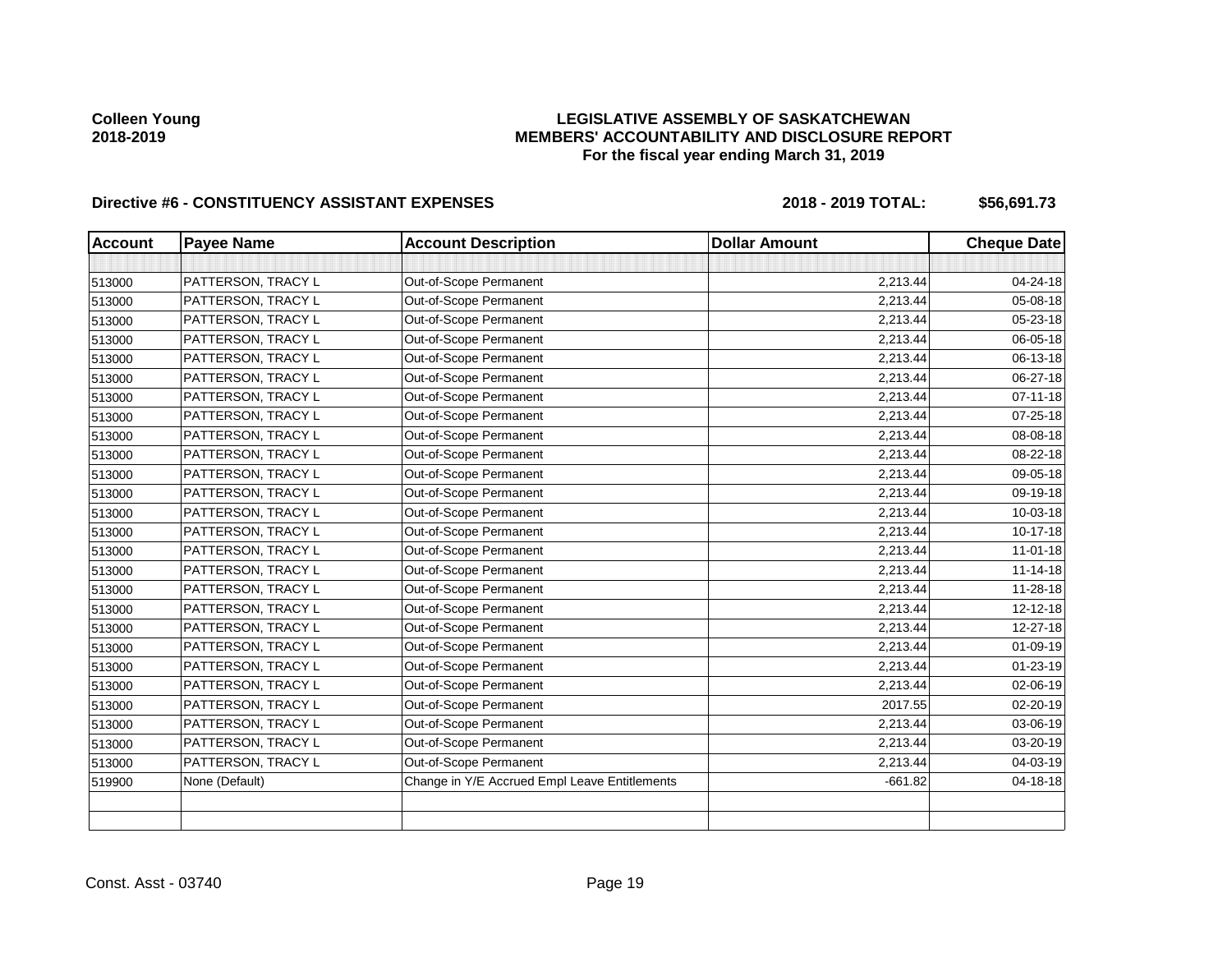## **LEGISLATIVE ASSEMBLY OF SASKATCHEWAN MEMBERS' ACCOUNTABILITY AND DISCLOSURE REPORT For the fiscal year ending March 31, 2019**

| <b>Account</b> | Payee Name | <b>Account Description</b> | <b>Dollar Amount</b> | <b>Cheque Date</b> |
|----------------|------------|----------------------------|----------------------|--------------------|
|                |            |                            |                      |                    |
|                |            |                            |                      |                    |
|                |            |                            |                      |                    |
|                |            |                            |                      |                    |
|                |            |                            |                      |                    |
|                |            |                            |                      |                    |
|                |            |                            |                      |                    |
|                |            |                            |                      |                    |
|                |            |                            |                      |                    |
|                |            |                            |                      |                    |
|                |            |                            |                      |                    |
|                |            |                            |                      |                    |
|                |            |                            |                      |                    |
|                |            |                            |                      |                    |
|                |            |                            |                      |                    |
|                |            |                            |                      |                    |
|                |            |                            |                      |                    |
|                |            |                            |                      |                    |
|                |            |                            |                      |                    |
|                |            |                            |                      |                    |
|                |            |                            |                      |                    |
|                |            |                            |                      |                    |
|                |            |                            |                      |                    |
|                |            |                            |                      |                    |
|                |            |                            |                      |                    |
|                |            |                            |                      |                    |
|                |            |                            |                      |                    |
|                |            |                            |                      |                    |
|                |            |                            |                      |                    |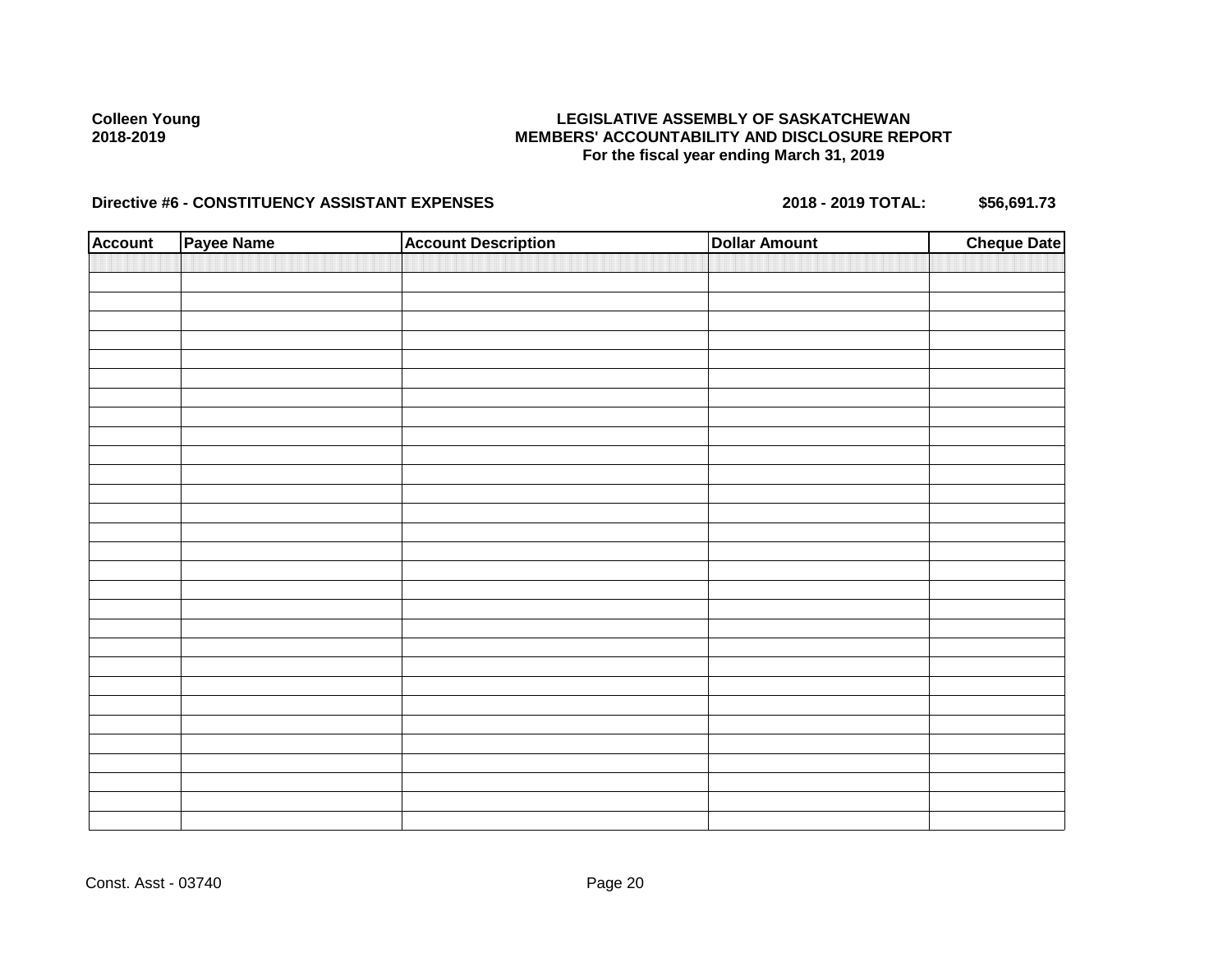## **LEGISLATIVE ASSEMBLY OF SASKATCHEWAN MEMBERS' ACCOUNTABILITY AND DISCLOSURE REPORT For the fiscal year ending March 31, 2019**

| <b>Account</b> | Payee Name | <b>Account Description</b> | <b>Dollar Amount</b> | <b>Cheque Date</b> |
|----------------|------------|----------------------------|----------------------|--------------------|
|                |            |                            |                      |                    |
|                |            |                            |                      |                    |
|                |            |                            |                      |                    |
|                |            |                            |                      |                    |
|                |            |                            |                      |                    |
|                |            |                            |                      |                    |
|                |            |                            |                      |                    |
|                |            |                            |                      |                    |
|                |            |                            |                      |                    |
|                |            |                            |                      |                    |
|                |            |                            |                      |                    |
|                |            |                            |                      |                    |
|                |            |                            |                      |                    |
|                |            |                            |                      |                    |
|                |            |                            |                      |                    |
|                |            |                            |                      |                    |
|                |            |                            |                      |                    |
|                |            |                            |                      |                    |
|                |            |                            |                      |                    |
|                |            |                            |                      |                    |
|                |            |                            |                      |                    |
|                |            |                            |                      |                    |
|                |            |                            |                      |                    |
|                |            |                            |                      |                    |
|                |            |                            |                      |                    |
|                |            |                            |                      |                    |
|                |            |                            |                      |                    |
|                |            |                            |                      |                    |
|                |            |                            |                      |                    |